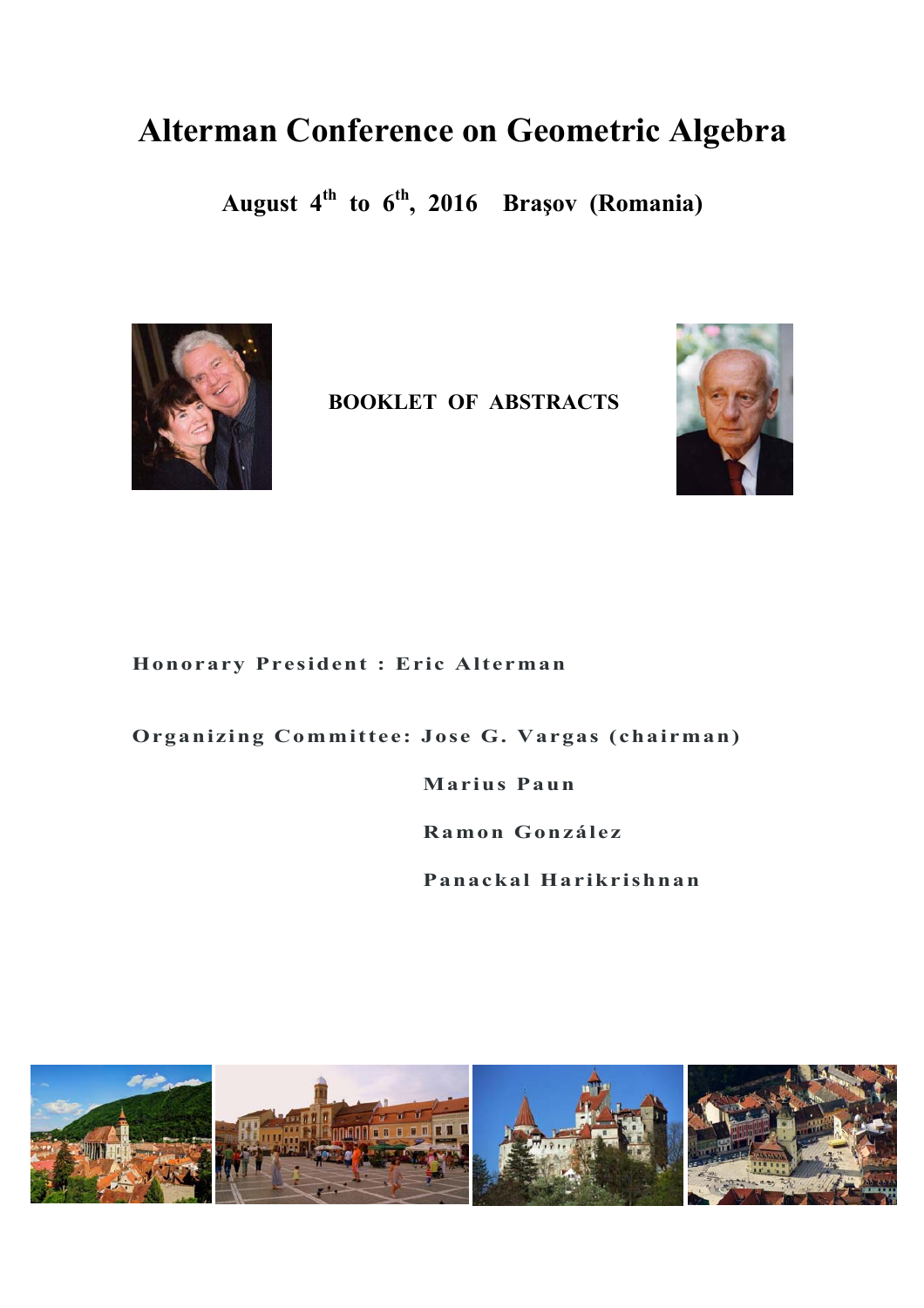This booklet was printed at the Transilvania University of Brasov in 2016.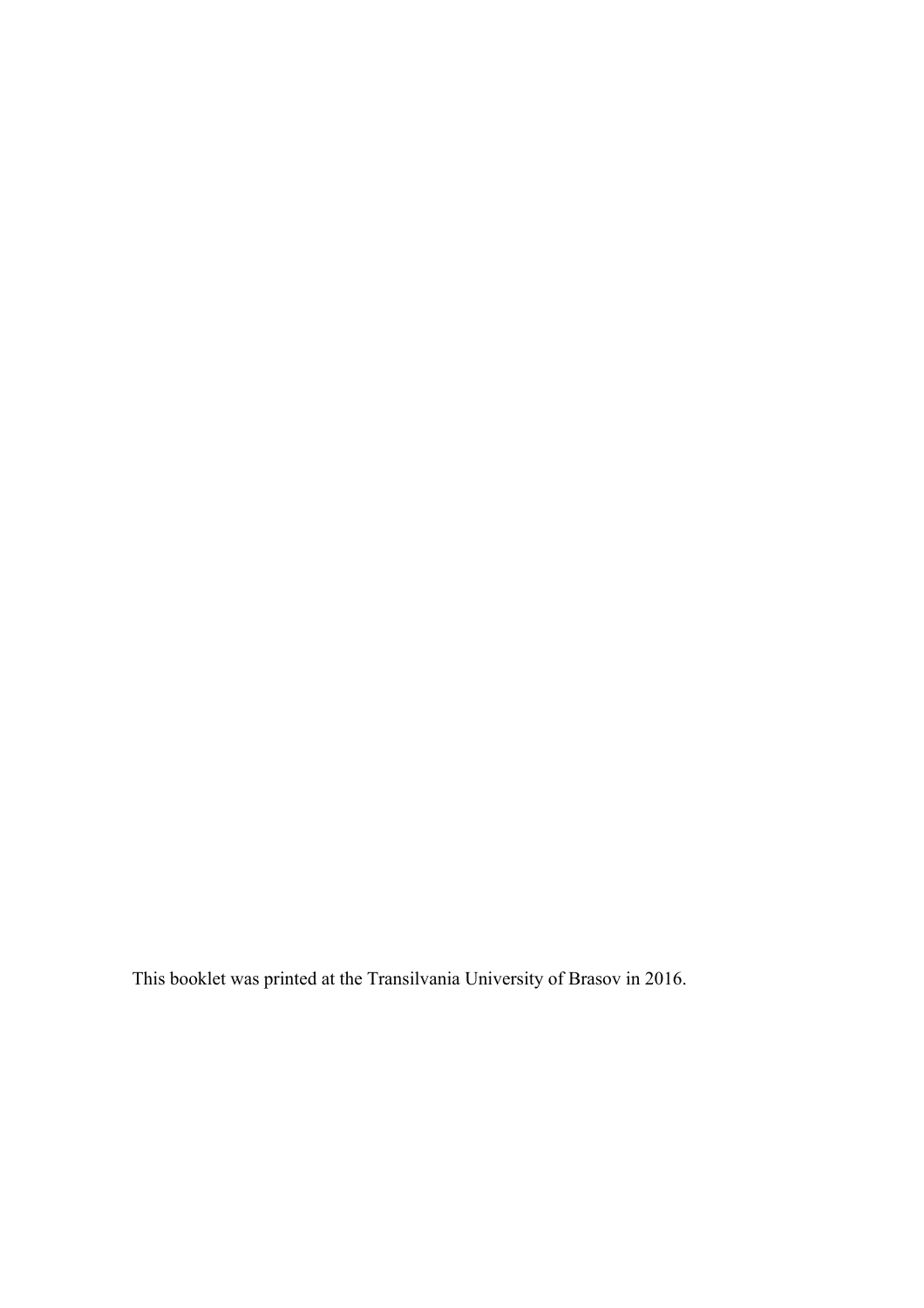Dear Colleagues,

Together with the other organizers, I want to thank Mr. Eric Alterman for making possible this Conference and Summer School.

We welcome all participants, and specially those among you who made the extra effort to prepare a presentation, and to follow custom-made advice from the Scientific Committee.

We celebrate the quality and novelty of the abstracts submitted. Some of the contributions attracted great interest from members of the Scientific Committee; our warmly felt thanks to you. We are also glad because some new talks will be presented at the conference, and we are sorry for some authors who wished to come and cannot attend the Conference.

Finally, there will not be parallel sessions. Everybody could thus hear talks by everybody else. Allow us then to make a recommendation, or a request if you will. It may help if, without sacrificing contents of your papers, you introduce highlights that are not meant for experts. We shall thus achieve that everybody will take something home from everybody else's talks. Please remind me (Jose) to follow my own advice, at least during my lectures.

Abstracts appear in alphabetic order. Occasionally, it may not look that way because there are cultures where names and given names do not go in the same order as in the West.

I will be pleased to meet all of you in person in Brasov.

Cordially,

Jose G. Vargas, Chairman. On behalf of the Organizing Committee.

July 2016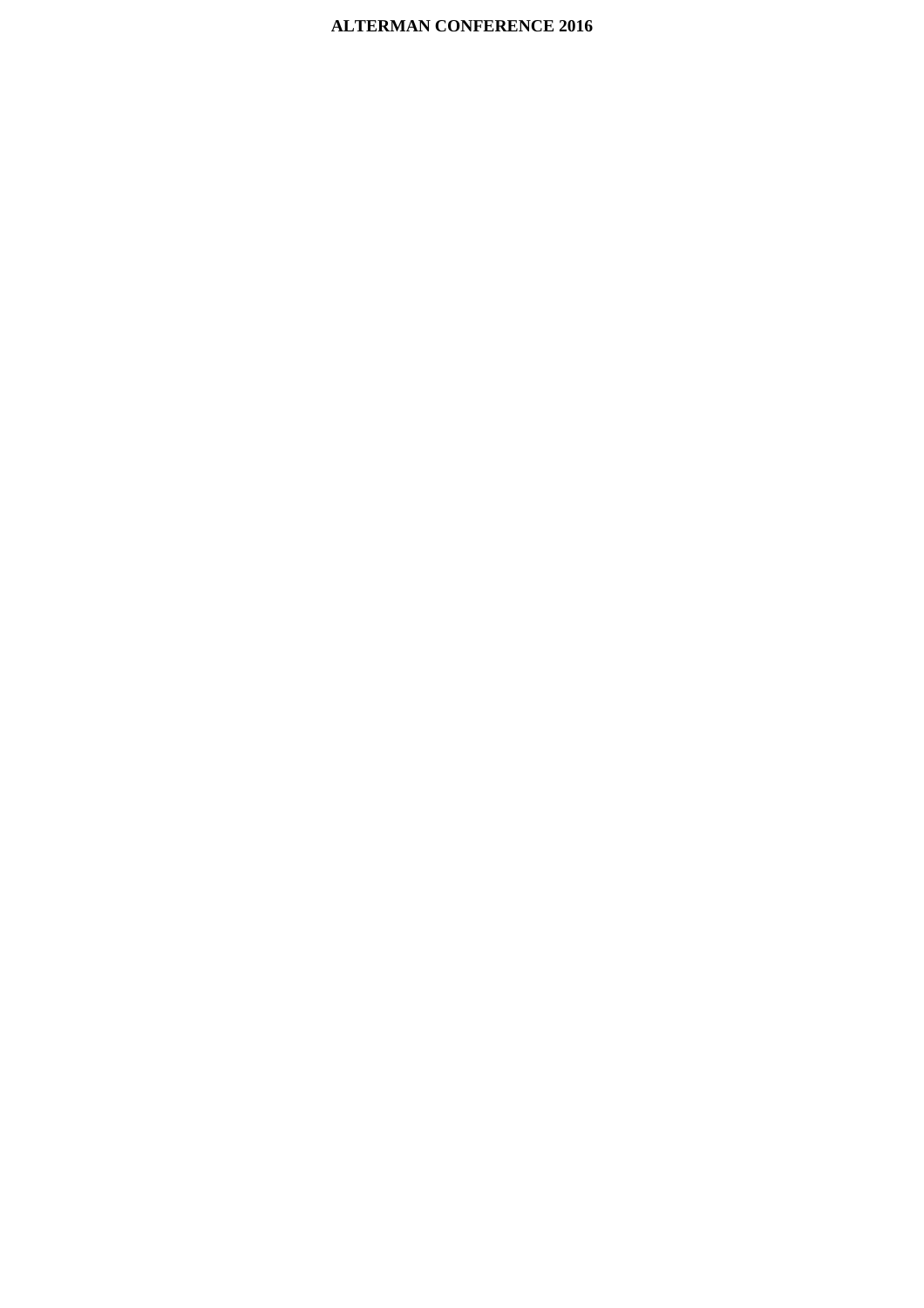## **INDEX OF ABSTRACTS OF TALKS**

## **Special topic:** *Grassmann's legacy with emphasis on the projective geometry*

| Oliver Conradt: Projective, Clifford and Grassmann algebras as complementary graded   |  |
|---------------------------------------------------------------------------------------|--|
|                                                                                       |  |
|                                                                                       |  |
| Ramon González: The affine and projective geometries from Grassmann's point of view 5 |  |
| Jose G. Vargas: Of Grassmannian algebras and the Erlangen Program, with emphasis      |  |

## **General section:**

| Rafał Abłamowicz: On Clifford algebras and related to them finite groups and group               | 9         |
|--------------------------------------------------------------------------------------------------|-----------|
| Vadiraja G. R. Bhatta, Shankar B. R.: Polynomial permutations of finite rings and                | <b>11</b> |
| Bieber Marie, Kuncham Syam Prasad, Kedukodi Babushri Srinivas: Scaled planar                     | 12        |
| Danail Brezov, Petko Nikolov: Higher dimensional representations of SL <sub>2</sub> and its real | 13        |
| Pierre-Philippe Dechant: A systematic construction of representations of quaternionic            | 14        |
| Pierre-Philippe Dechant: A conformal geometric algebra construction of the modular               | 16        |
| Vladimir Dzhunushaliev: The simplest non-associative generalization of supersymmetry 17          |           |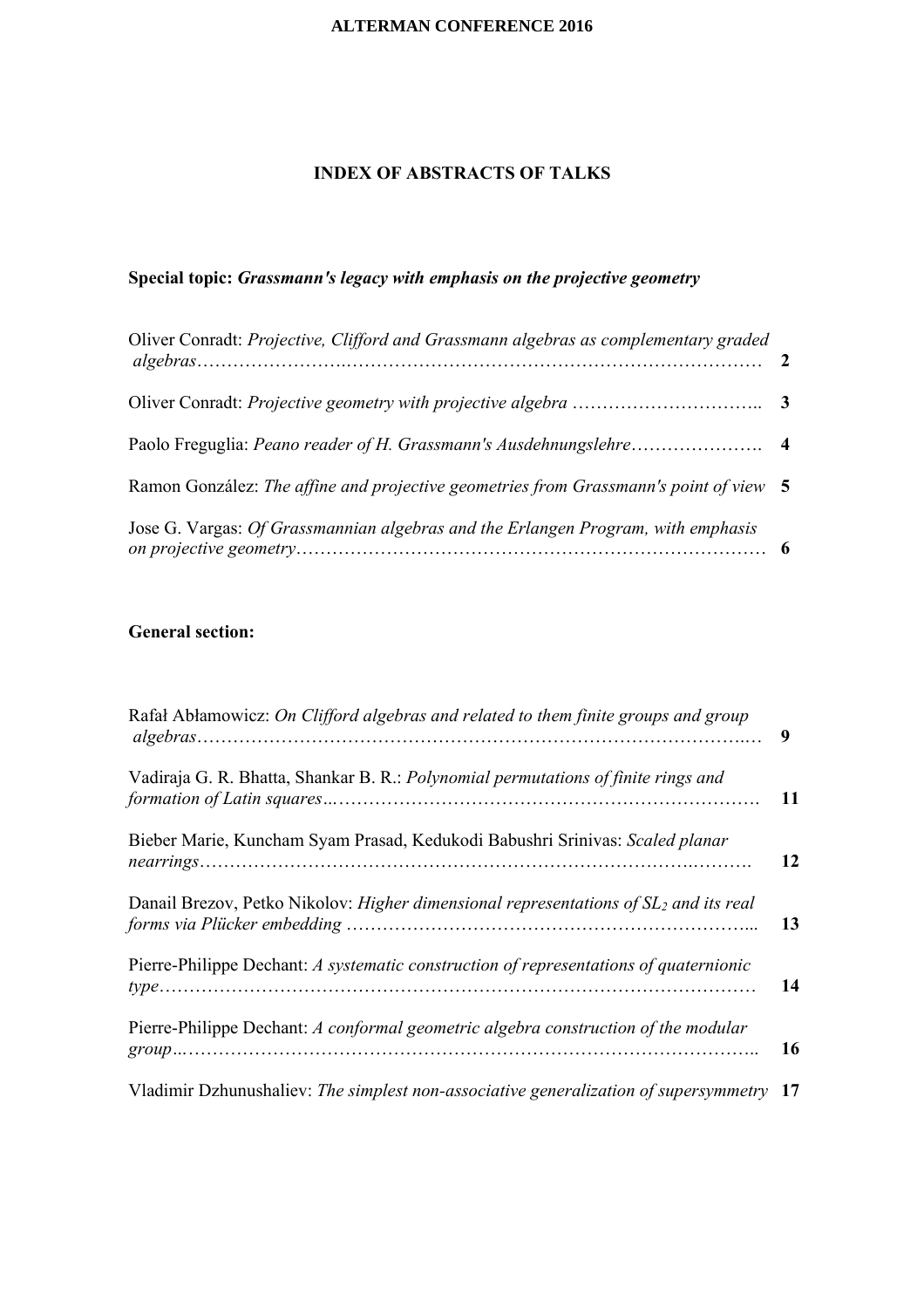| Rodolfo Fiorini: Geometric algebra and geometric calculus applied to pre-spatial<br>arithmetic scheme to enhance modeling effectiveness in biophysical applications | 18 |
|---------------------------------------------------------------------------------------------------------------------------------------------------------------------|----|
| Ramon González: On matrix representations of geometric (Clifford) algebras                                                                                          | 19 |
|                                                                                                                                                                     | 20 |
| Kuncham Syam Prasad, Kedukodi Babushri Srinivas and Bhavanari Satyanarayana:                                                                                        | 22 |
|                                                                                                                                                                     | 23 |
| Zouhaïr Mouayn: Coherent states and Berezin transforms attached to Landau levels                                                                                    | 24 |
| Panackal Harikrishnan, Bernardo Lafuerza, K. T. Ravindran: Linear 2-normed spaces                                                                                   | 25 |
| Srikanth Prabhu, Kavya Singh, Aniket Sagar: Facial recognition using modern algebra                                                                                 | 26 |
|                                                                                                                                                                     | 28 |
| Akifumi Sako, Hiroshi Umetsu: Fock representations and deformation quantization of                                                                                  | 29 |
| Dmitriy Shirokov: On some Lie groups containing Spin groups in Clifford algebra                                                                                     | 30 |
| Jose G. Vargas: What the Kähler calculus can do that other calculi cannot                                                                                           | 31 |
| Naser Zamani, Ahmad Khojali: Generalized local cohomology over graded rings with                                                                                    | 32 |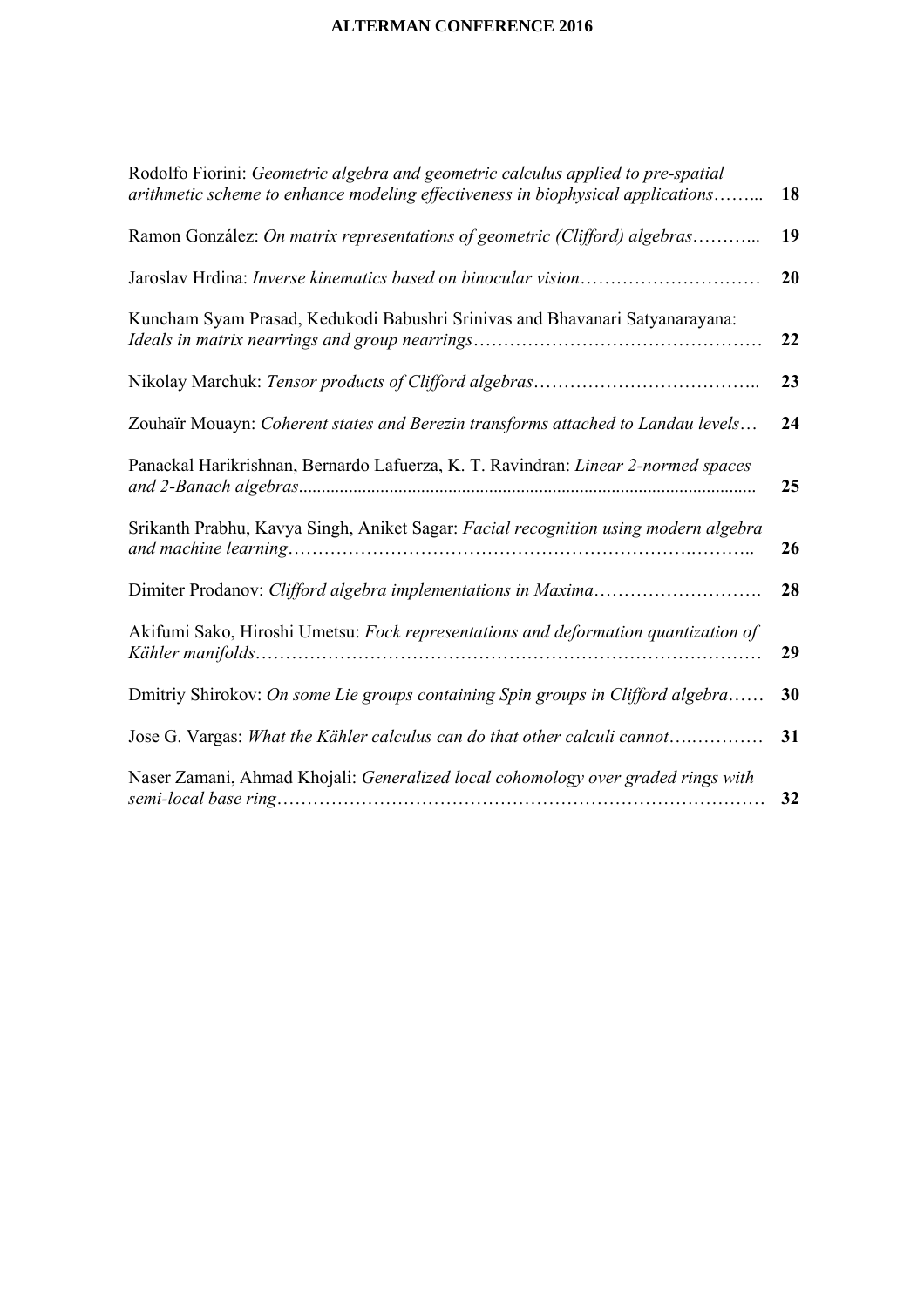# **Special topic:**

# *Grassmann's legacy with emphasis on the projective geometry*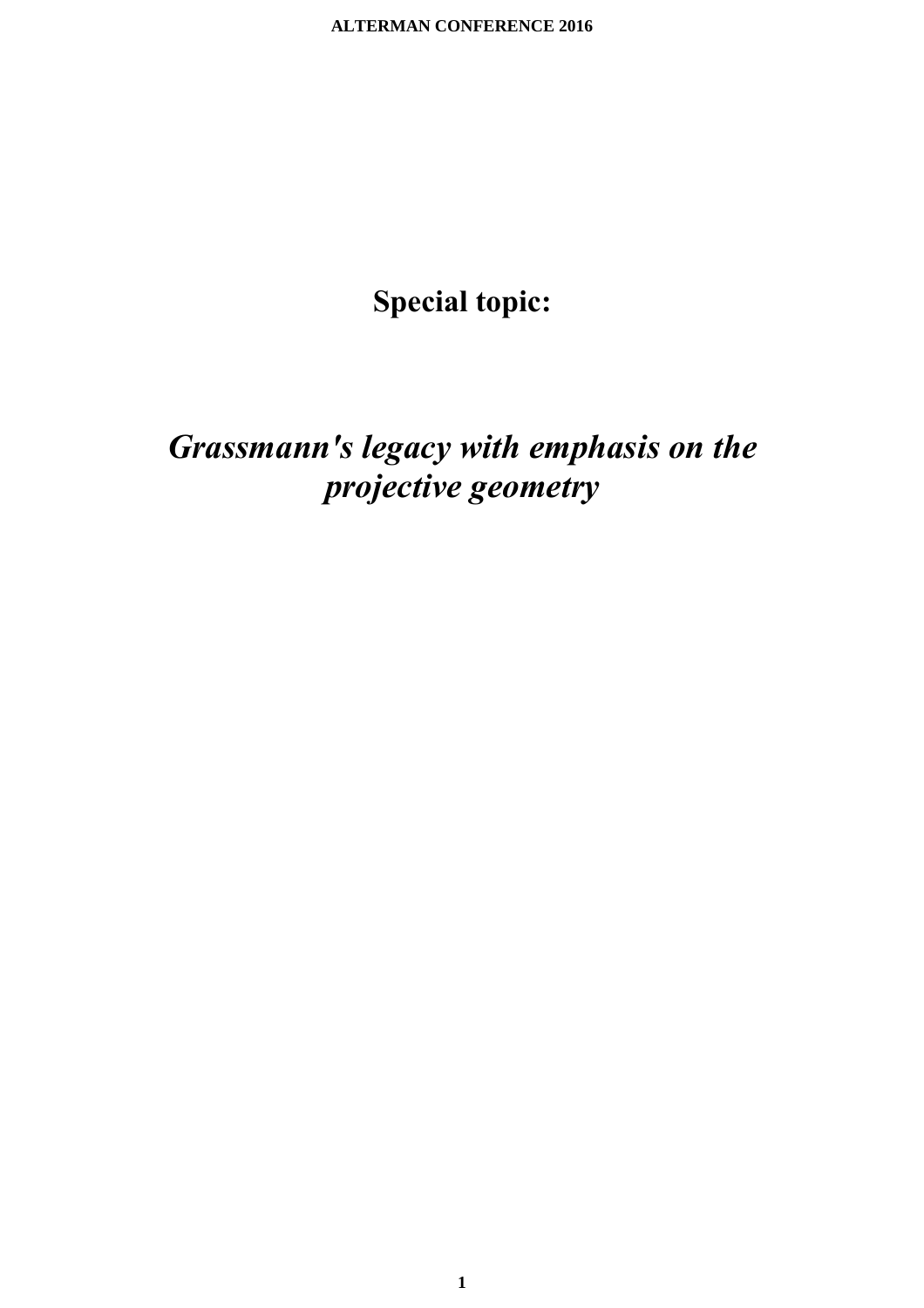## PROJECTIVE, CLIFFORD AND GRASSMANN ALGEBRAS AS COMPLEMENTARY GRADED ALGEBRAS

## Oliver Conradt *a*

*<sup>a</sup>* Section for Mathematics and Astronomy Goetheanum, Dornach (Basel), Switzerland. mas@goetheanum.ch [presenter, corresponding]

In this talk we will establish projective algebra Λ*<sup>n</sup>* together with the complementary graded Clifford algebra  $\Gamma_n$  and compare both (a) to what is usually known as Grassmann algebra and (b) to Grassmann algebra in the approach of John Brown. [1]

The  $2^n$ -dimensional projective algebra  $\Lambda_n(+, \cdot, \wedge, \vee)$  and the  $2^n$ -dimensional complementary graded Clifford algebra  $\Gamma_n$ (+, ·, , \*) both carry the imprint of a graded algebra twice, i.e. they have a dual axiomatic structure. Projective algebra is the more fundamental concept than the complementary graded Clifford algebra, since any complementary graded Clifford algebra shows also the structure of projective algebra whereas projective algebra is standing on its own.

John Browne used the term *Grassmann algebra* in [1] to describe the body of algebraic theory and results based on Graßmann's *Ausdehnungslehre* from 1844 and 1862. This Grassmann algebra shows a dual axiomatic structure as projective algebra and complementary graded Clifford algebra do. We will compare Grassmann algebra in the approach of John Browne with the complementary graded algebras Λ*<sup>n</sup>* and Γ*n*.

#### **REFERENCES**

[1] J. Browne, Grassmann Algebra. Volume 1: Foundations. Exploring extended vector algebra with *Mathematica*. Barnard Publishing, Eltham, Australia, 2012, ISBN 978-1479197637.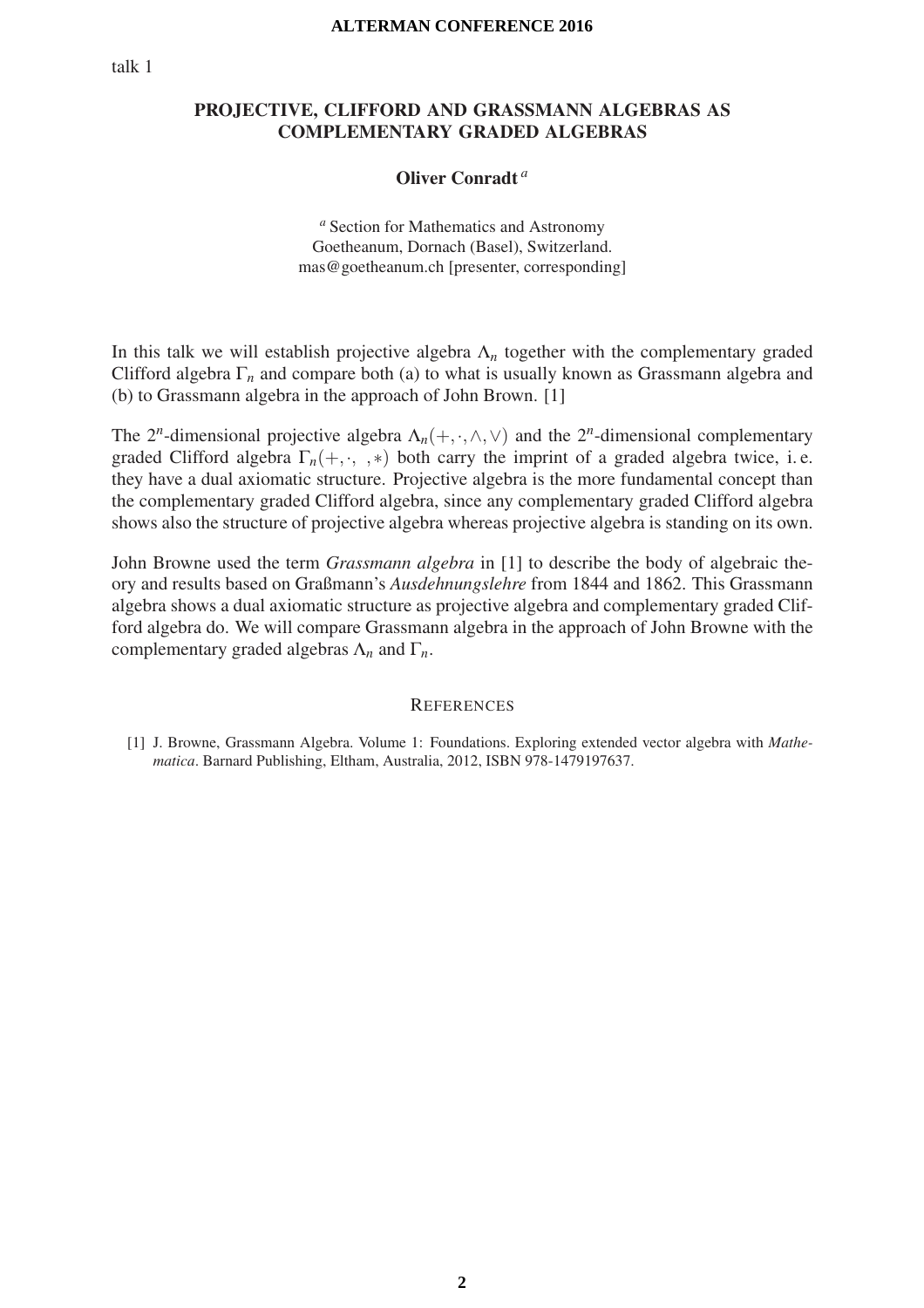## PROJECTIVE GEOMETRY WITH PROJECTIVE ALGEBRA

## Oliver Conradt *a*

*<sup>a</sup>* Section for Mathematics and Astronomy Goetheanum, Dornach (Basel), Switzerland. mas@goetheanum.ch [presenter, corresponding]

Many analytic descriptions for projective geometry are not representing the *complete* wealth of projective geometry such as it is know from *synthetic* projective geometry. In most of the analytic descriptions the basic elements are reduced to points or to points and hyperplanes, but do not, for example, include the lines and linear complexes of space (in the form of basic elements). A further failure often is that the principle of duality is not reflected by the analytic description.

In order to overcome these boundaries, the  $2^n$ -dimensional projective algebra  $\Lambda_n(+, \cdot, \wedge, \vee)$  was developed.

This talk will provide a system of axioms for projective geometry  $\mathcal{P}_n$  in terms of projective algebra Λ*n*. Concepts of projective geometry such as the principle of duality, primitive geometric forms, the cross ratio of four basic elements and projective transformations will be determined in terms of projective algebra.

The above mentioned system of axioms for projective geometry will be compared to other approaches to projective geometry. [1, 2, 3, 4, 5]

- [2] H. Pottmann and J. Wallner, Computational Line Geometry. *Springer*, Berlin, 2010.
- [3] J. Richter-Gebert, Perspectives on Projective Geometry. *Springer*, Berlin, 2011.
- [4] H.-J. Stoß, Koordinaten im projektiven Raum. *Verlag am Goetheanum*, Dornach, 2009.
- [5] R. Ziegler, Projective Geometry and Line Geometry. *Verlag am Goetheanum*, Dornach, 2012.

<sup>[1]</sup> R. Baer, Linear Algebra and Projective Geometry. *Academic Press*, New York, 1952.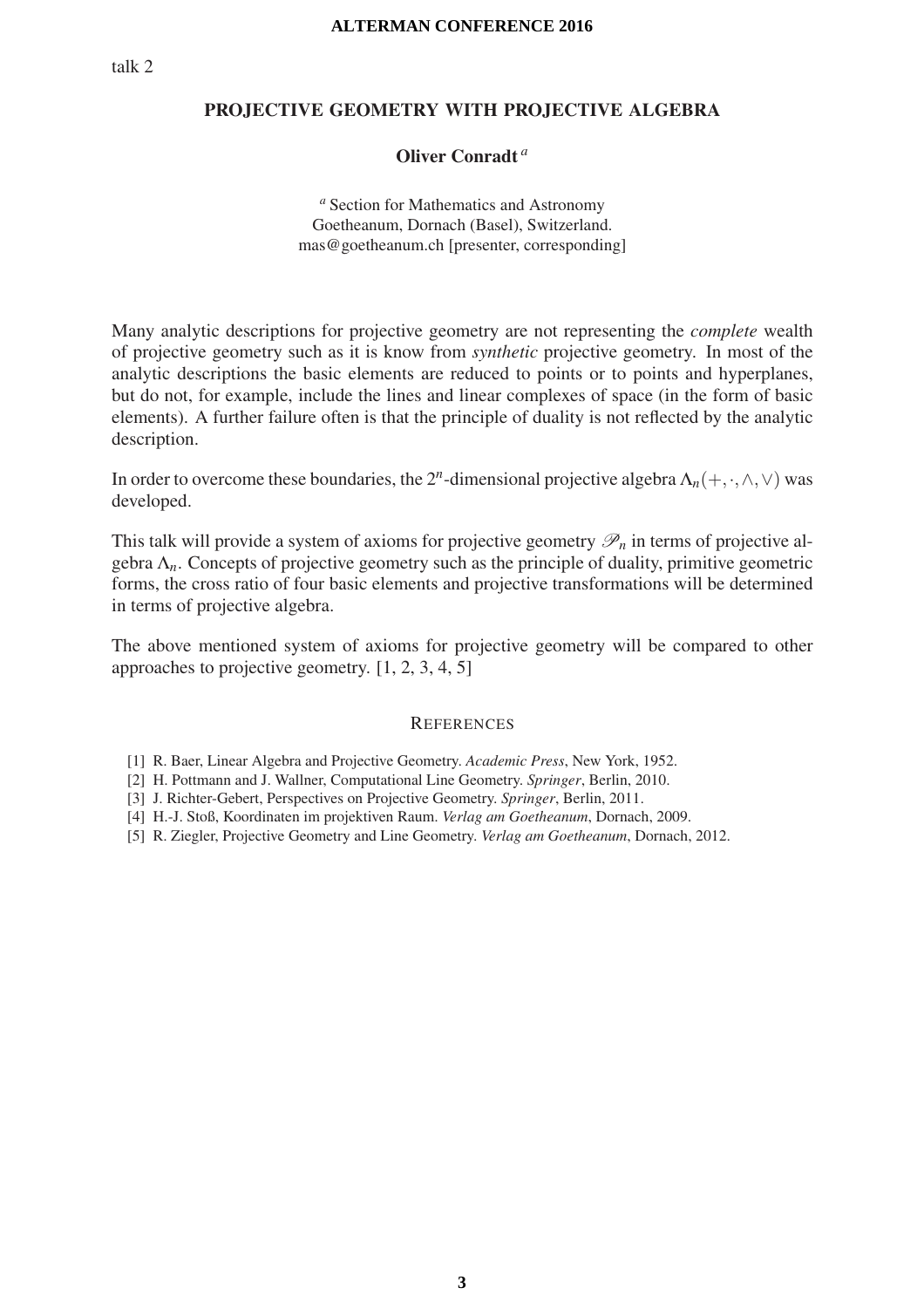## **PEANO READER OF H. GRAßMANN'S** *AUSDEHNUNGSLEHRE*

### **Paolo Freguglia**

## Department of Information Engineering, Computer Science and Mathematics (DISIM) University of L'Aquila, Italy

In this talk I propose an analysis of Peano's studies about the geometric calculus. In the volume of 1888 (*Geometric Calculus according to H. Grassmann's Ausdehnungslehre preceded by the operations of deductive logic*), Peano presents Grassmann's ideas (*Ausdehnungslehre*, 1844) in an original way: he gives an Euclidean interpretation to the fundamental Grassmannian notions. Hence by means of his geometric calculus, Peano is able to show theorems of projective geometry. Therefore, Peano's geometrical calculus (which has an intrinsic mathematical interest in order to the applications to the geometry and to the mechanics) has an implicit foundational role. The disciple of Peano who devoted himself above all to the studies of geometric calculus was Cesare Burali Forti (1861-1931); but also Filiberto Castellano (1860-1919), Tommaso Boggio (1877 - 1963) and Mario Pieri (1860- 1904) took an interest in the subject.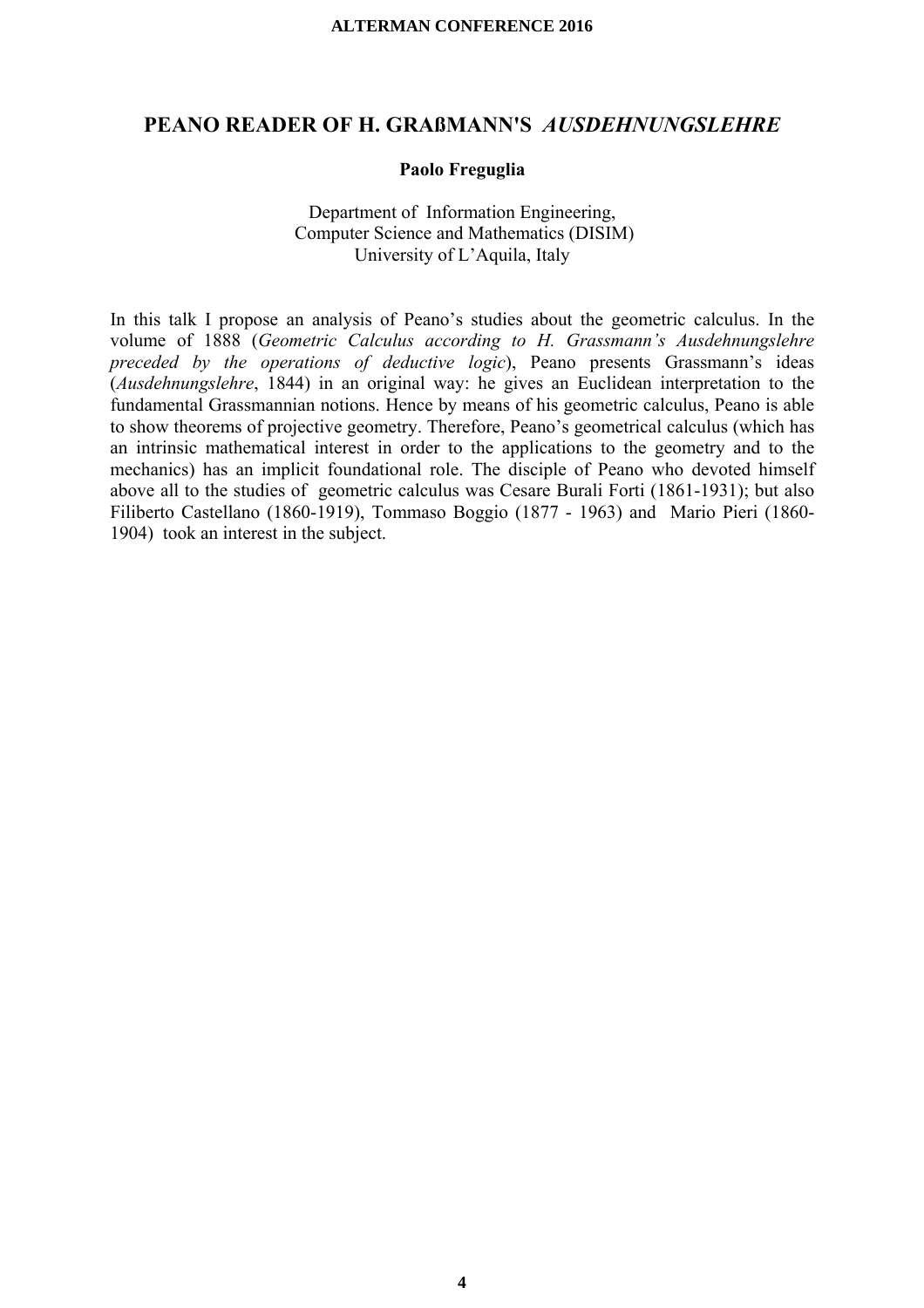## THE AFFINE AND PROJECTIVE GEOMETRIES FROM GRASSMANN'S POINT OF VIEW

### Ramon González<sup>a</sup>

*<sup>a</sup>* Institut Pere Calders Campus Universitat Autònoma de Barcelona s/n 08193 Cerdanyola del Vallès, Sapin. rgonzalezcalvet@gmail.com

Grassmann's powerful but largely undefined approach to affine and projective geometries has roots in Möbius' barycentric calculus [1]. In his appraisal of the former's work, Peano showed explicitly the relation of barycentric coordinates with Cartesian coordinates [2]. In our Treatise ([3] p. 33) we went beyond Peano's work by displaying the advantage of barycentric coordinates in dealing with the main theorems of projective geometry (Desargues, Pappus, etc.). By giving the equations of lines and planes with barycentric coordinates, we explain the geometric duality in a purely algebraic way ([3] p. 43, [4]). The generalization of the barycentric coordinates leads to projective frames and coordinates, which allows us to work with the whole projective geometry of an *n*-dimensional space without defining the projective space  $\mathbb{PR}_n$  as projection of an  $n+1$  dimensional space. We will also display the advantages of expressing the equations of quadrics with projective coordinates of the three-dimensional space. According to Grassmann ([5], [6] p. 385), the product of two points is a line, the product of three points is their plane and the product of four points is the whole space. In the same way, the successive products of dual points in the dual space generate geometric elements having decreasing dimensions [7]. Then, Grassmann's products of points and dual points will be identified respectively with the operators *join* and *meet* of the projective geometry. Finally, let us emphasize that all these conclusions can be generalized to *n*-dimensional spaces.

- [1] A. F. Möbius, *Der Barycentrische Calcul* (Leipzig, 1827). Facsimile edition of Georg Olms Verlag (Hildesheim, 1976).
- [2] G. Peano, "Saggio di calcolo geometrico" (1896), *Opere Scelte* III, pp. 166-186, ed. Cremonese, (Roma, 1959). Translated by Hubert C. Kennedy in "Essay on geometrical calculus", *Selected works of Giuseppe Peano*, pp. 169-188, Univ. of Toronto Press (1973).
- [3] R. González Calvet, *Treatise of Plane Geometry through Geometric Algebra* (Cerdanyola del Vallès, 2007).
- [4] R. González Calvet, *El álgebra geométrica del espacio y tiempo* (2011-) http://www.xtec.cat/ rgonzal1/espacio.htm, p. 64.
- [5] H. Grassmann, *Extension Theory* (2000), in the series *History of Mathematics* vol. 19, American Mathematical Society and London Mathematical Society, p. 138. Translation of the 2nd edition of *Die Ausdehnungslehre* (Berlin, 1862) by Lloyd C. Kannenberg.
- [6] E. Cartan, "Nombres complexes", *Encyclopedie des Science Math ´ ematiques ´* (French edition) I, 1, article 1-5, pp. 329-468, Gauthier Villars (Paris, 1908). Reprinted by Jacques Gabay cop. (2005).
- [7] R. Gonzalez Calvet, "How to explain affine point geometry". Talk given at the ICCA 10 (Tartu, August ´ 2014). http://www.xtec.cat/ rgonzal1/affine point geometry.pdf .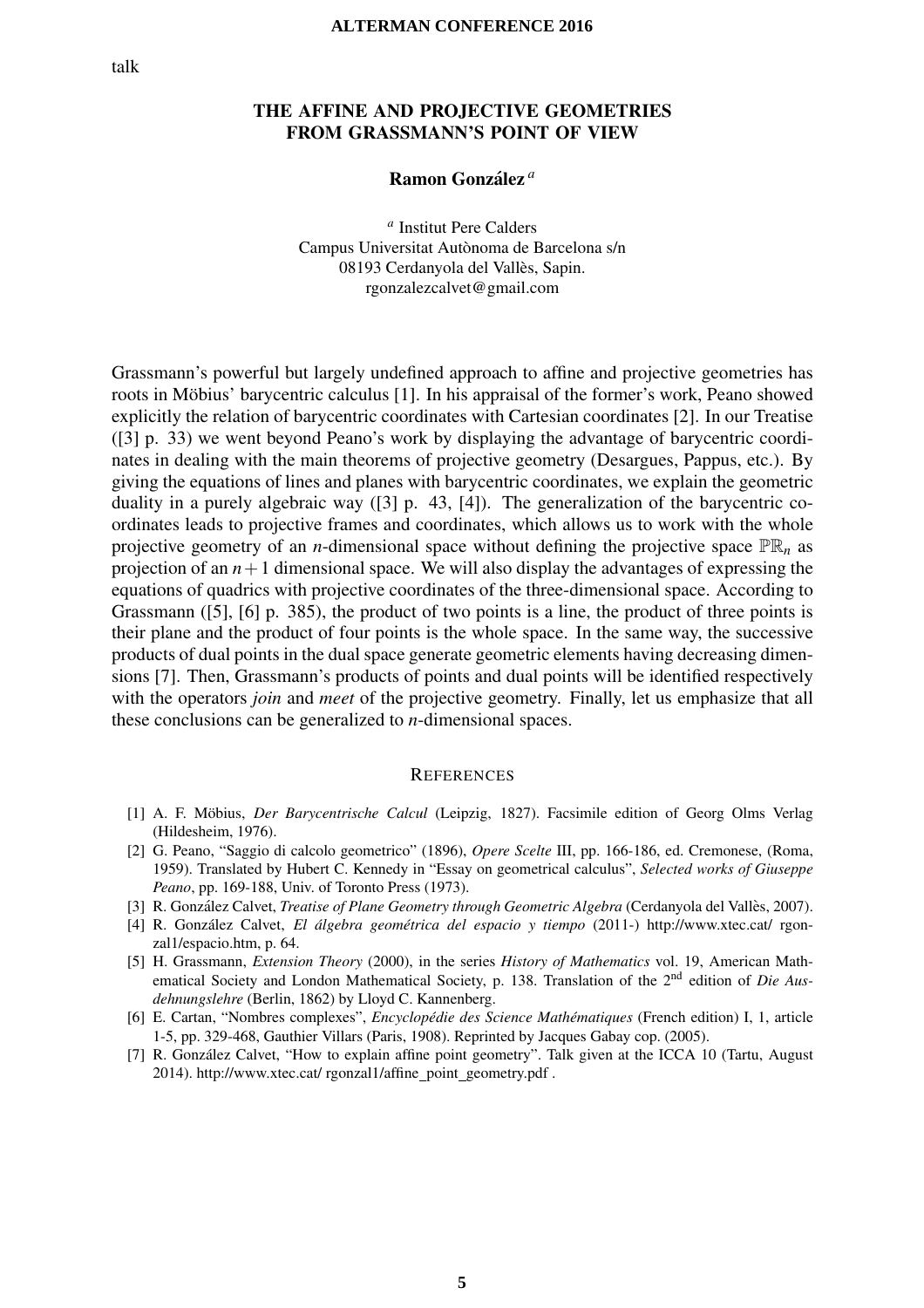## OF GRASSMANNIAN ALGEBRAS AND THE ERLANGEN PROGRAM,<br>WITH EMPHASIS ON PROJECTIVE GEOMETRY WITH EMPHASIS ON PROJECTIVE GEOMETRY

## José G. Vargas<sup>a</sup>

*<sup>a</sup>* PST Associates

Grassmann's legacy is certainly constituted by his many revolutionary concepts and by exterior algebra, rightly attributed to him and which sometimes bears his name. But he also put a foot in the door of Cliifford algebra and, to quote É. Cartan, he also created *a very fruitful geometric calculus —*specially for projective geometry— where both points and vectors pertain to the *first or primitive class* [1]. Grassmann did his work [2] during the golden age of synthetic geometry, which also was the stone age of the algebraic foundations of projective geometry. As we shall show, these foundations are subordinate to those of affine geometry, which is the reason why  $\acute{E}$ . Cartan developed his general theory of connections starting not with the Euclidean or projective ones, but with affine connections. The same will be the case here for the corresponding elementary or Klein geometries, which the theory of the different connections generalizes [3].

The use of algebra that respects the equivalence of all points in affine geometry —thus the absence of a "zero point"— leads to the concept of canonical affine frame bundle, where the frames are constituted by a point and a vector basis. But bundles of frames made of points or of lines or, in dimension *n*, of linear varieties of dimension (*n*−1), may also be used in affine geometry [4]. This leads us to consider the relation of frame bundles to Klein geometries.

The representation up to a proportionality constant of projective transformations as homographies, which constitute the projective group of matrices, almost fits the Erlangen program. But the subgroup that leaves a point unchanged —essential in Klein geometries— and the matrix representation of the affine group are typically overlooked. So has been, therefore, the issue of what synthetic projective transformations are directly related to the post-affine entries in the homographies. We exhibit the subgroup of such transformations and show that the proper homologies —i.e. not involving elements at infinity— are directly related to those entries.

We re-interpret from the canonical frame bundle González's version of Möbius-Grassmann-Peano theory, the usefulness of that bundle being enriched in the process. Thus, his special barycentric coordinates now also belong to a theory of moving frames where one includes "frames that do not move". Improper elements, arising from the use of homogeneous coordinates, are not needed if duality is not taken too far, as when one replaces the statement that "parallel lines do not intersect" with the statement that "they intersect at a point at infinity". It is worth noting that the line at infinity is dual to the centroid of a triangle, which is not a special point. So, duality is a very important correspondence, but does not respect the equivalence of all points (unless, of course, we were to create an unnecessary superstructure that mimicked the bundles of frames). Thus González's treatment of Grassmann's system for projective geometry takes it closer to the theory of the moving frame. Of course, there is nothing moving in this case, since nothing needs to do so in the Klein geometries; only their Cartanian generalizations need that the frames "move".

We proceed to briefly summarize Cartan's derivation of the equations of structure of projective connections [5].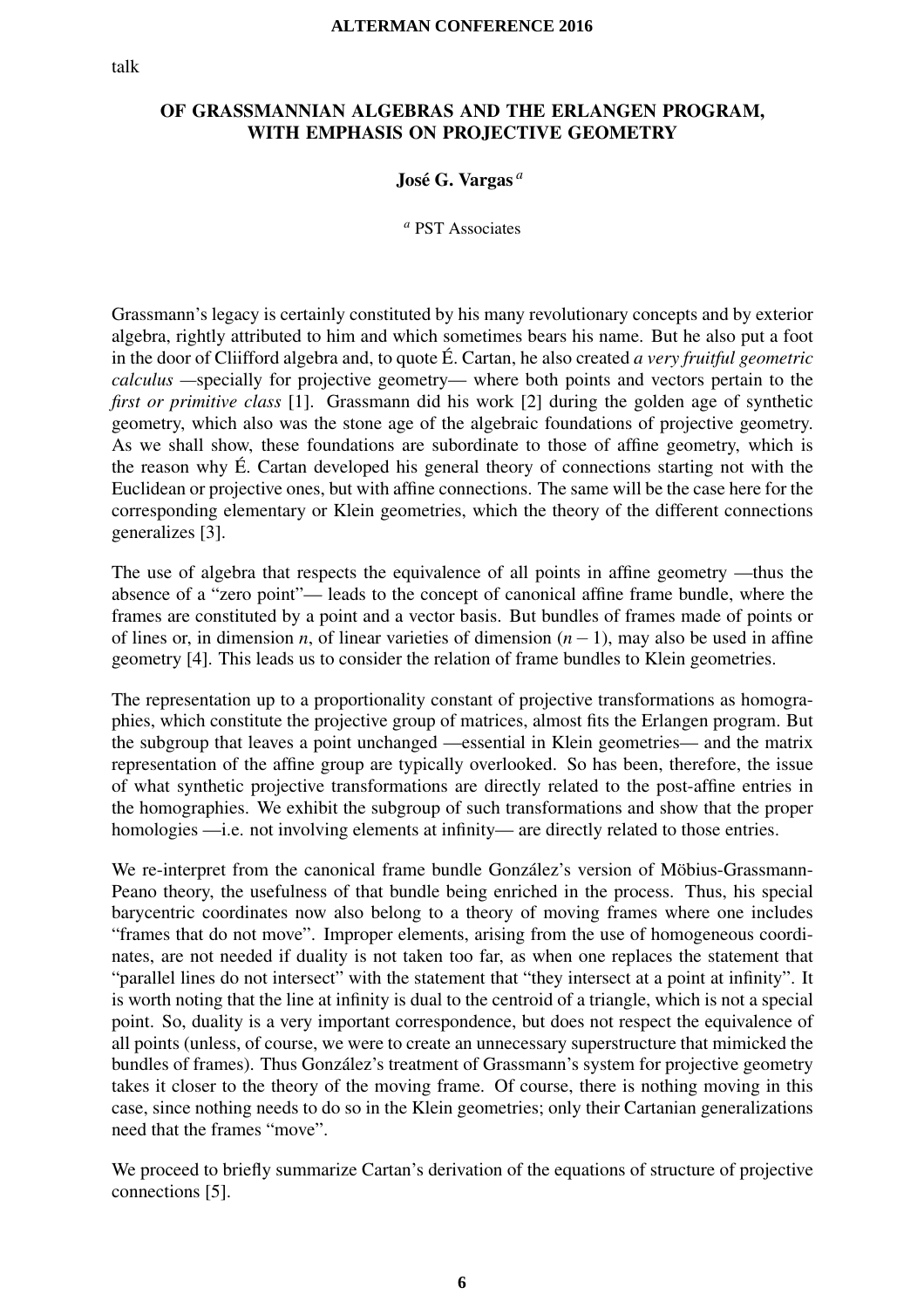Finally, the Kähler calculus[6] can claim to have Grassmann in its ascendancy. We shall illustrate how it blends Clifford algebra and exterior calculus.

- [1] É. Cartan: "Nombres complexes". *Encyclop. Sc. math.* French edition, I5, 1908.
- [2] H. Grassmann, *A New Branch of Mathematics. The Ausdehnungslehre of 1844, and Other Works*, translated by Lloyd C. Kannenberg. Open Court, Chicago, 1995.
- [3] É. Cartan: "Sur les variétées a connexion affine et la théorie de la relativité généralisé", Ann. École Norm. 40, 325-412 (1923).
- [4] R. González-Calvet, *Treatise of Plane Geometry through Geometric Algebra*, 1996.
- [5] É. Cartan, "Sur les varietées à connexion projective", *Bull. Soc. math* 52, 205-241, 1924.
- [6] E. Kähler, "Der innere Differentialkalkül", *Rendicoti di Matematica e delle sue Applicazioni*, XXI, 425-523, 1962.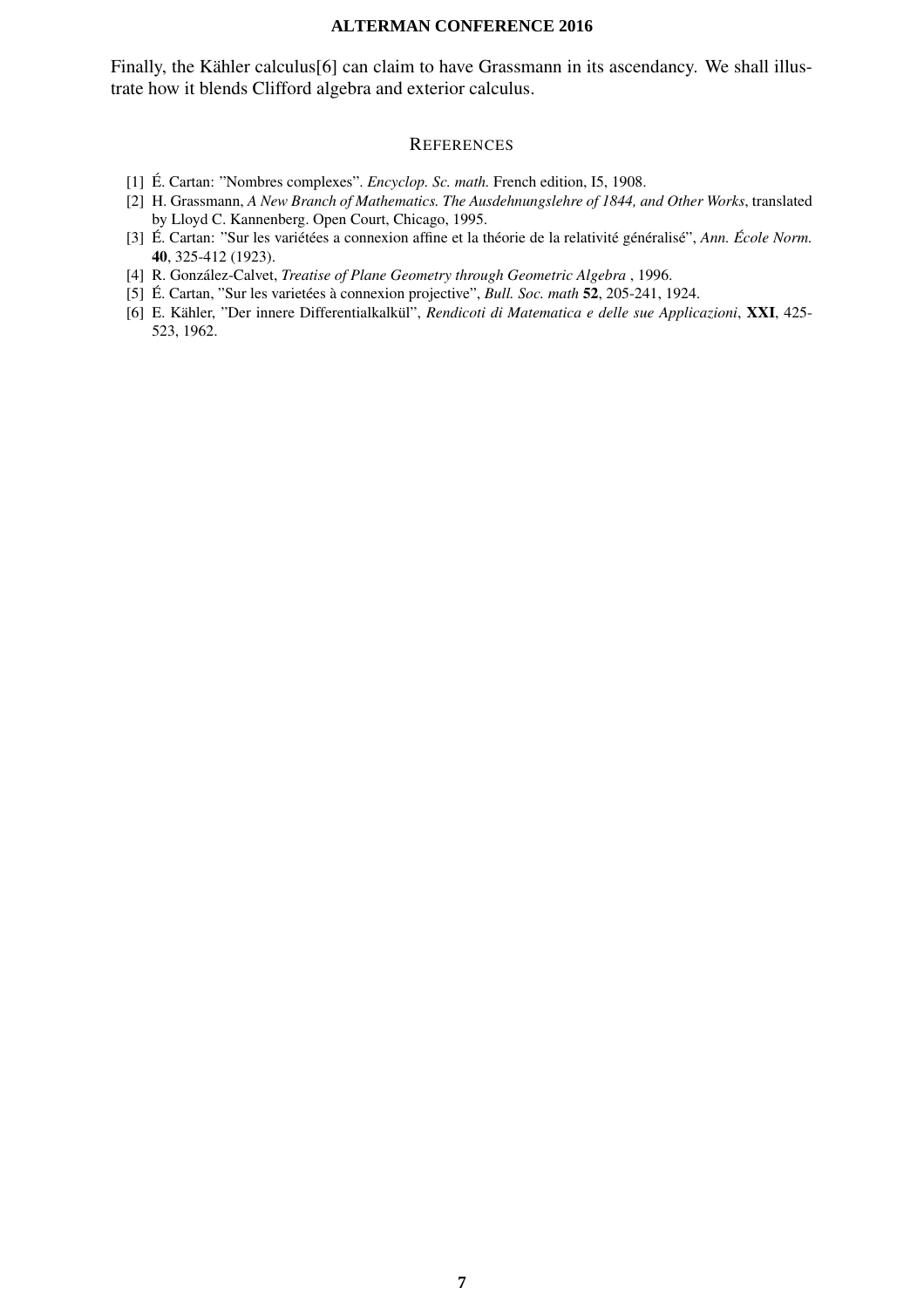# **General section**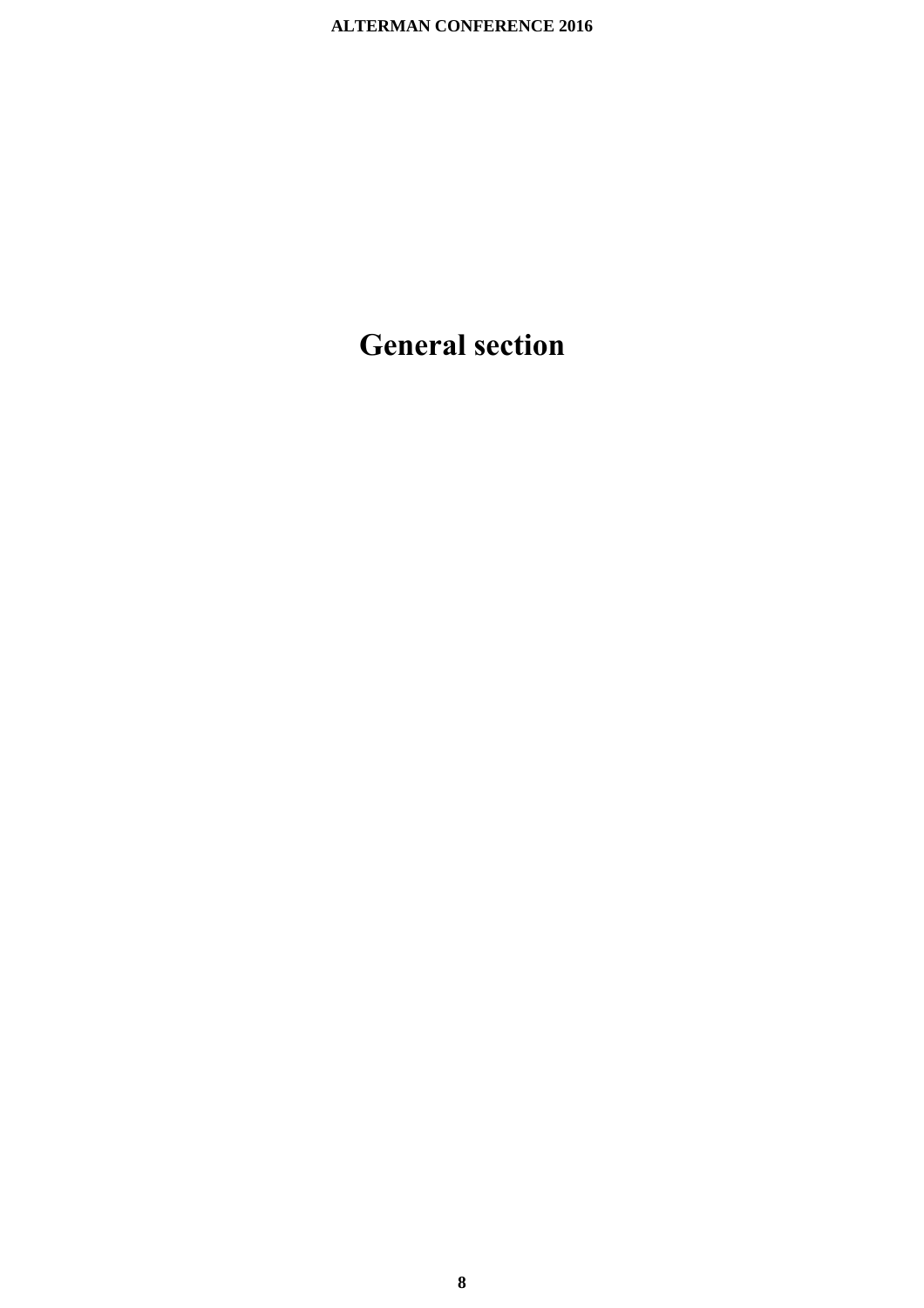## ON CLIFFORD ALGEBRAS AND RELATED TO THEM FINITE GROUPS AND GROUP ALGEBRAS

## Rafał Abłamowicz *a*

*<sup>a</sup>* Department of Mathematics, Tennessee Technological University Cookeville, TN 38505, U.S.A. rablamowicz@tntech.edu, http://math.tntech.edu/rafal/

**Abstract:** Albuquerque and Majid [7] have shown how to view Clifford algebras  $Cl_{p,q}$  as twisted group rings  $\mathbb{R}^{t}[(\mathbb{Z}_{2})^{n}]$  whereas Chernov [10] has observed that for each Clifford algebra  $Cl_{p,q}$  there exists a finite 2-group *G* of order  $2^{p+q+1}$  such that  $Cl_{p,q}$  is a homomorphic image of its group algebra R[*G*]. Abłamowicz and Fauser [4, 5, 6] have introduced a special *transposition automorphism*  $T_{\varepsilon}^-$  of  $Cl_{p,q}$  and have studied various subgroups of Salingaros vee groups  $G_{p,q} \subset Cl_{p,q}$  in relation to spinor representations of  $Cl_{p,q}$ . Depending on the isomorphism class of *Clp*,*q*, every Salingaros vee group belongs to one of five families of central products of extra-special dihedral group  $D_8$ , the quaternionic group  $Q_8$  and  $\mathbb{Z}_2 \times \mathbb{Z}_2$ , or  $\mathbb{Z}_4$  (Brown [9], Salingaros [26, 27, 28], Varlamov [30]). The purpose of this talk is to bring these concepts together in an attempt to relate algebraic properties of Clifford algebras to the properties of these groups and their group rings.

Keywords: 2-group, central product, Clifford algebra, extra-special group, group algebra, transposition, Salingaros vee group

- [1] R. Abłamowicz: "Computation of non-commutative Gröbner bases in Grassmann and Clifford algebras". *Adv. Applied Clifford Algebras* 20 (3–4) (2010) 447–476.
- [2] R. Abłamowicz, R. and B. Fauser "Mathematics of CLIFFORD: A Maple package for Clifford and Grassmann algebras", *Adv. Applied Clifford Algebras* 15 (2) (2005) 157–181.
- [3] R. Abłamowicz and B. Fauser: GfG  *Groebner for Grassmann A Maple 12 Package for Groebner Bases in Grassmann Algebras*, http://math.tntech.edu/rafal/GfG12/ (2010).
- [4] Abłamowicz, R. and B. Fauser: "On the transposition anti-involution in real Clifford algebras I: The transposition map", *Linear and Multilinear Algebra* 59 (12) (2011) 1331–1358.
- [5] R. Abłamowicz and B. Fauser: "On the transposition anti-involution in real Clifford algebras II: Stabilizer groups of primitive idempotents", *Linear and Multilinear Algebra* 59 (12) (2011) 1359–1381.
- [6] R. Abłamowicz and B. Fauser: "On the transposition anti-involution in real Clifford algebras III: The automorphism group of the transposition scalar product on spinor spaces", *Linear and Multilinear Algebra* 60 (6) (2012) 621–644.
- [7] H. Albuquerque and S. Majid: "Clifford algebras obtained by twisting of group algebras", *J. Pure Applied Algebra* 171 (2002) 133–148.
- [8] R. Bonezzi, N. Boulanger, E. Sezgin, P. Sundell: *Frobenius-Chern-Simons gauge theory*, arXiv: 1607.00726v1, July 4, 2016.
- [9] Z. Brown: *Group Extensions, Semidirect Products, and Central Products Applied to Salingaros Vee Groups Seen As* 2*-Groups*, Master Thesis, Department of Mathematics, TTU, Cookeville, TN, December 2015.
- [10] V. M. Chernov, "Clifford Algebras as Projections of Group Algebras", in *Geometric Algebra with Applications in Science and Engineering*, E. B. Corrochano and G. Sobczyk, eds., Birkhäuser, Boston (2001) 461–476.
- [11] C. Chevalley: *The Algebraic Theory of Spinors*, Columbia University Press, New York, 1954.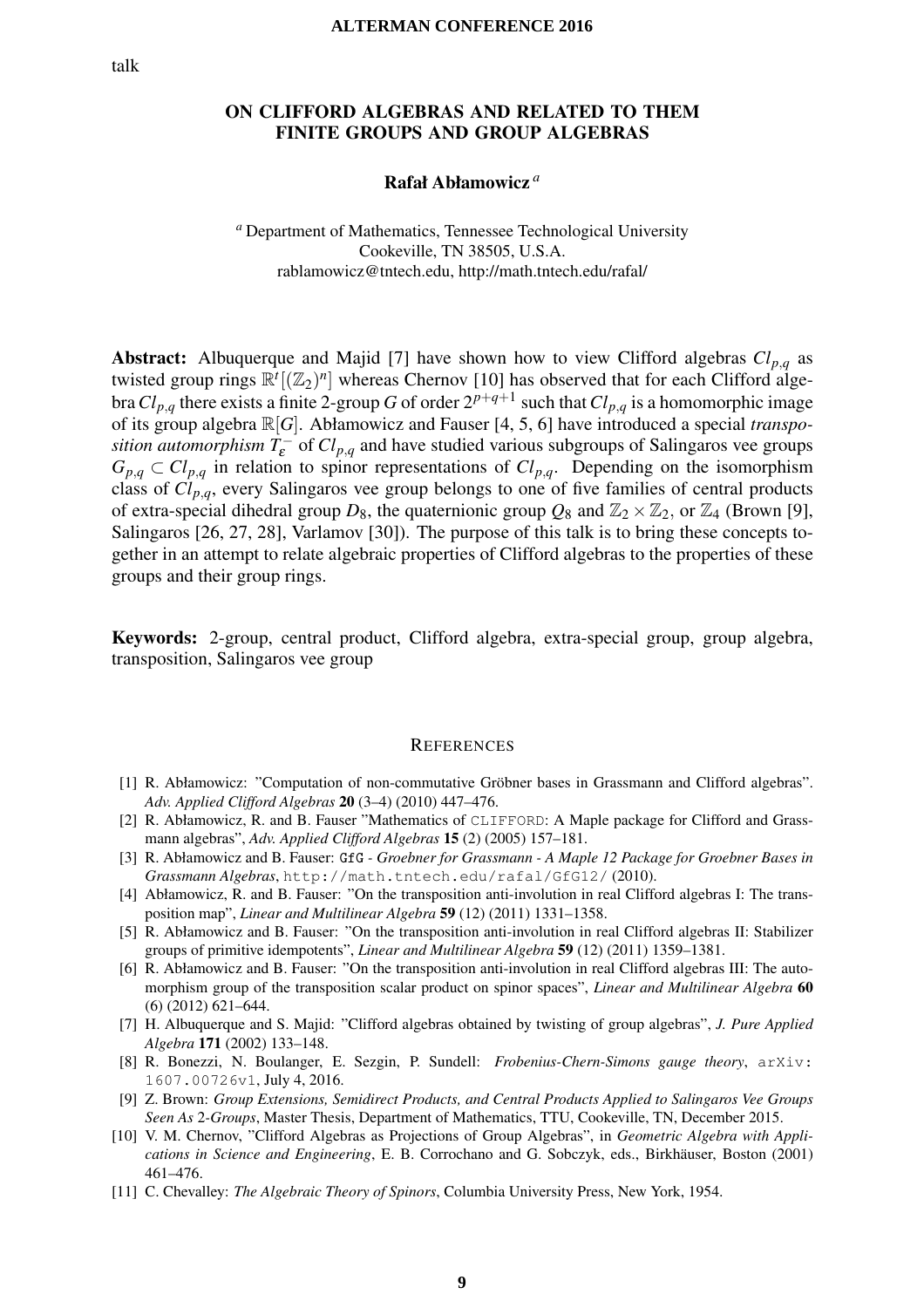- [12] L. L. Dornhoff, *Group Representation Theory: Ordinary Representation Theory*, Marcel Dekker, Inc., New York, 1971.
- [13] The GAP Group, *GAP Groups, Algorithms, and Programming, Version 4.7.8*; 2015, http://www.gap-system.org.
- [14] D. Gorenstein, *Finite Groups*, 2nd. ed., Chelsea Publishing Company, New York, 1980.
- [15] J. Helmstetter, "Groupes de Clifford pour de formes quadratiques de rang quelconque". *C. R. Acad. Sci. Paris* 285 (1977) 175–177.
- [16] J. Helmstetter: *Algebres de Clifford et alg ` ebres de Weyl `* , Cahiers Math. 25, Montpellier, 1982.
- [17] G. James and M. Liebeck, *Representations and Characters of Groups*. Cambridge University Press, 2nd ed., 2010.
- [18] T.Y. Lam, *The Algebraic Theory of Quadratic Forms*, Benjamin, London, 1980.
- [19] P. Lounesto: *Clifford Algebras and Spinors*. 2nd ed. Cambridge University Press, Cambridge, 2001.
- [20] K. D. G. Maduranga, *Representations and Characters of Salingaros' Vee Groups*, Master Thesis, Department of Mathematics, TTU, May 2013.
- [21] K. D. G. Maduranga and R. Abłamowicz: "Representations and characters of Salingaros' vee groups of low order", *Bull. Soc. Sci. Lettres Łod´ z S´ er. Rech. D ´ eform. ´* 66 (1) (2016) 43–75.
- [22] C. R. Leedham-Green and S. McKay, *The Structure of Groups of Prime Power Order*, Oxford University Press, Oxford, 2002.
- [23] S. Majid, *Foundations of Quantum Group Theory*, Cambridge University Press, Cambridge, 1995.
- [24] D. S. Passman, *The Algebraic Structure of Group Rings*, Robert E. Krieger Publishing Company, 1985.
- [25] J. J. Rotman, *Advanced Modern Algebra*, 2nd. ed., American Mathematical Society, Providence, 2002.
- [26] N. Salingaros, "Realization, extension, and classification of certain physically important groups and algebras", *J. Math. Phys.* 22 (1981) 226–232.
- [27] N. Salingaros, "On the classification of Clifford algebras and their relation to spinors in *n* dimensions", *J. Math. Phys.* 23 (1) (1982) 1–7.
- [28] N. Salingaros, "The relationship between finite groups and Clifford algebras", *J. Math. Phys.* 25 (4) (1984) 738–742.
- [29] V. V. Varlamov: "Universal coverings of the orthogonal groups". *Adv. in Applied Clifford Algebras* 14 (1) (2004) 81–168.
- [30] V. V. Varlamov, "CPT Groups of Spinor Fields in de Sitter and Anti-de Sitter Spaces", *Adv. Appl. Clifford Algebras* 25 (2) (2015) 487–516.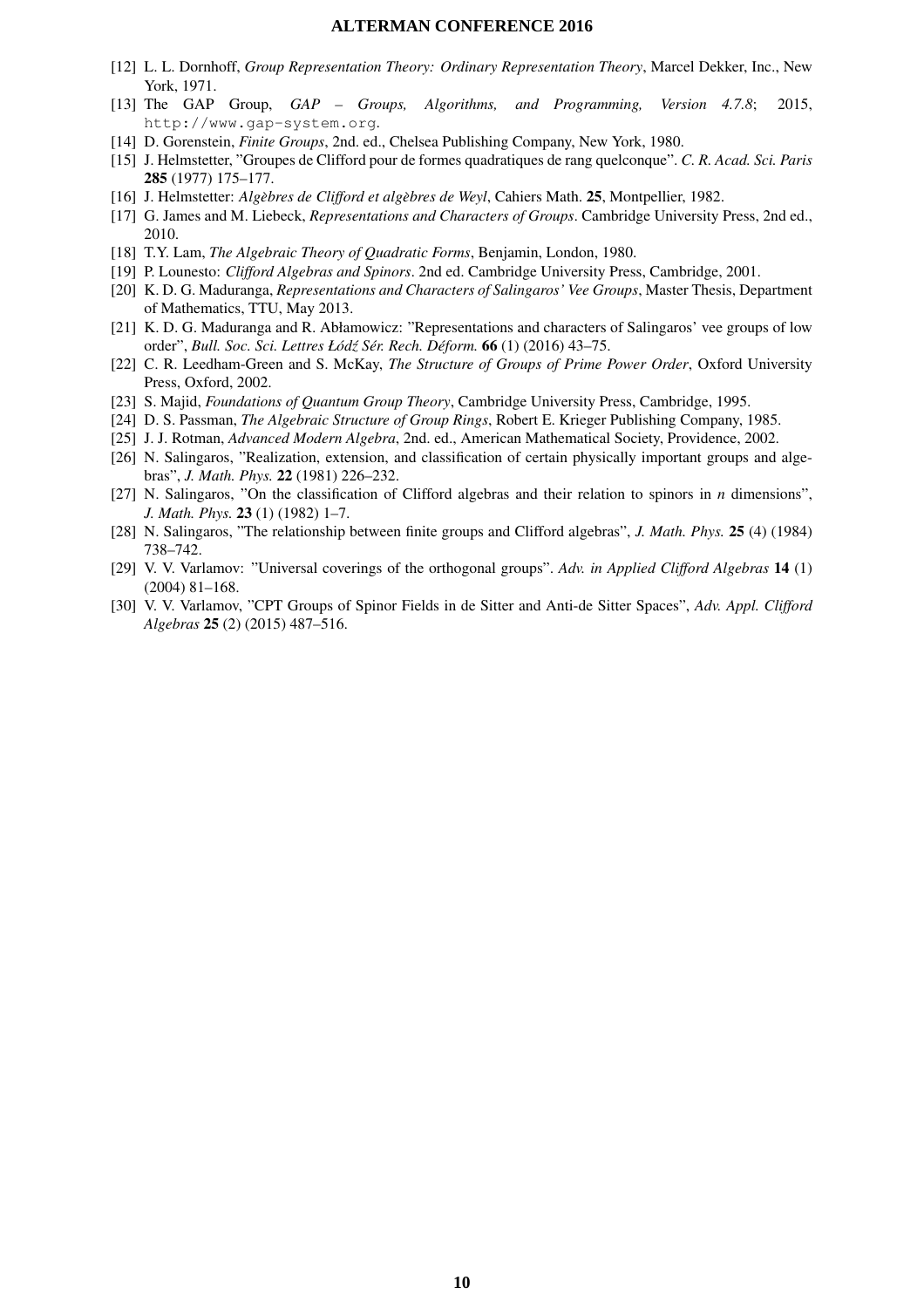## POLYNOMIAL PERMUTATIONS OF FINITE RINGS AND FORMATION OF LATIN SQUARES

## Vadiraja Bhatta G.R.

Department of Mathematics, Manipal Institute of Technology, Manipal University, Manipal - 576104, Karnataka, India vadiraja.bhatta@manipal.edu [presenter and corresponding author]

#### Shankar B. R.

Department of Mathematical And Computational Sciences (MACS), National Institute of Technology Karnataka, Surathkal, Karnataka, India brs@nitk.ac.in

Combinatorial designs have wide applications in various fields, including coding theory and cryptography. Many examples of combinatorial designs can be listed like linked design, balanced design, one-factorization etc. Latin square is one such combinatorial concept. In this talk, we have considered different types of permutation polynomials over some finite rings. Over finite rings, we have observed that univariate permutation polynomials permute the ring elements whereas bivariate permutation polynomials form Latin squares. The Latin squares formed thus by permutation polynomials over finite rings are discussed with respect to various Latin square properties.

- [1] Ronald L. Rivest, Permutation Polynomials modulo 2*w*. *Finite Fields and their Applications*, 7(2),287-292, 2001.
- [2] Vadiraja Bhatta G. R. and Shankar B. R, Variations of Orthogonality of Latin Squares. *International Journal of Mathematical Combinatorics*, Vol.3, 55-61, 2015.
- [3] Vadiraja Bhatta G. R. and Shankar B. R, Permutation Polynomials modulo  $n, n \neq 2^w$  and Latin Squares. *International Journal of Mathematical Combinatorics*, Vol.2, 58-65, 2009.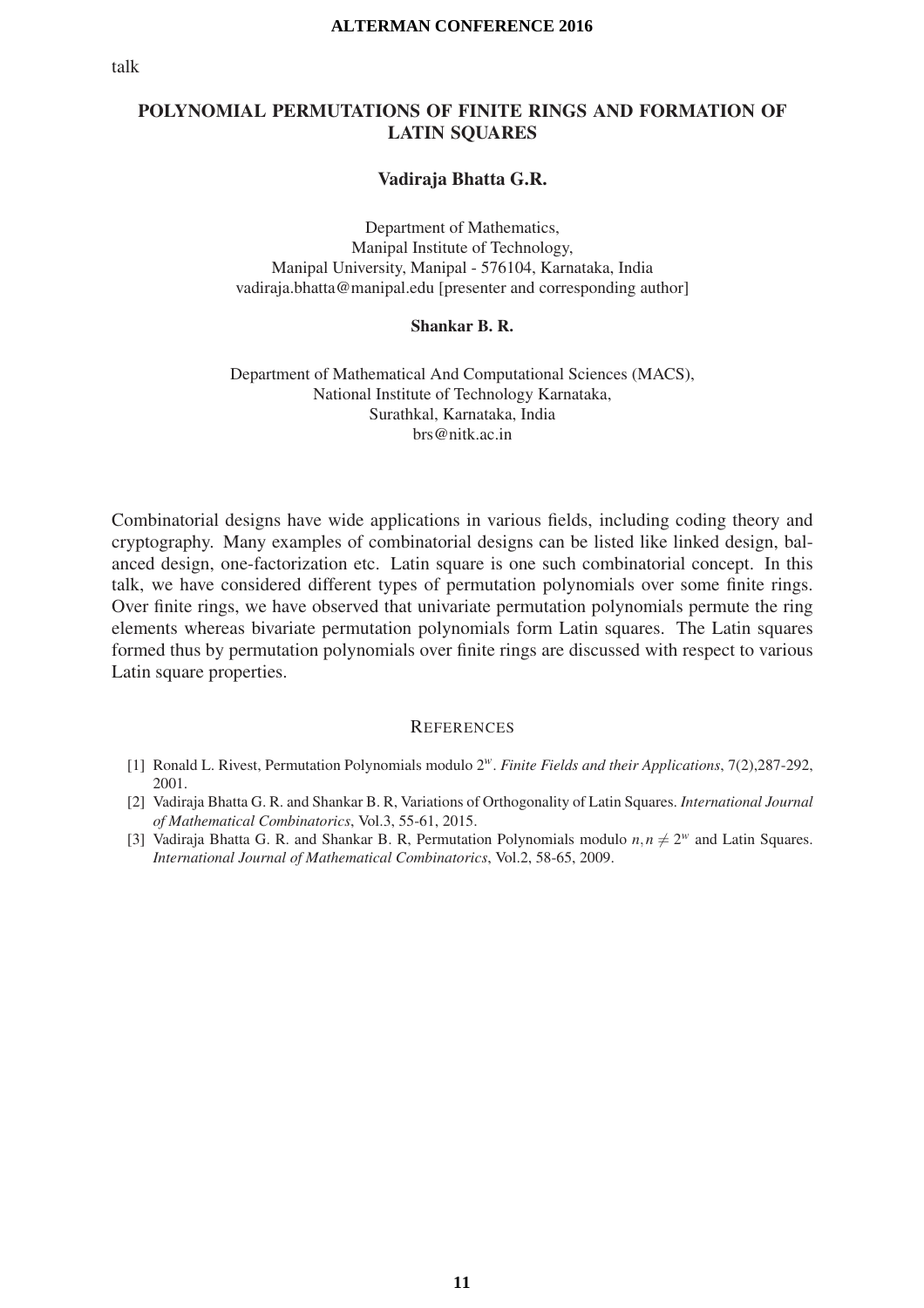## SCALED PLANAR NEARRINGS

## Bieber Marie *<sup>a</sup>* , Kuncham Syam Prasad *<sup>b</sup>*, Kedukodi Babushri Srinivas *<sup>c</sup>*,<sup>∗</sup>

*<sup>a</sup>* Department of Mathematics, Technische Universitat Wien, Austria ¨ marie.bieber@outlook.com

*<sup>b</sup>*,*<sup>c</sup>* Department of Mathematics, Manipal Institute of Technology, Manipal, Karnataka, India

*<sup>b</sup>* syamprasad.k@manipal.edu

*<sup>c</sup>* babushrisrinivas.k@manipal.edu [Presenter∗, Corresponding Author∗]

Abstract: A nearring  $(N, +, \cdot)$  is a structure similar to a ring, but without the request to be additively commutative and with just one of the distributive laws. In this work, we deal with a special nearring structure called planar nearring and introduce a new structure called scaled planar nearring. We prove that every scaled planar nearring is zero symmetric and deduce some structure theorems. We illustrate that the scaling factor of the scaled planar nearring can be used to understand ideas from projective geometry. Let  $(F, +, \cdot)$  be a finite nearfield and  $N = F \times F$ . It is well known that if *F* is a field then the affine plane  $(N, L, \varepsilon)$  is desarguesian and that finite nearfields (which are not fields) can be used to construct non-desarguesian planes. We demonstrate that a suitable choice of scaling factor can be made to construct desarguesian planes or non-desarguesian planes.

- [1] E. Aichinger, F. Binder, J. Ecker, P. Mayr, C. Nöbauer, *SONATA system of near-rings and their applications, GAP package*, Version 2.6; 2012 (http://www.algebra.uni-linz.ac.at/Sonata/).
- [2] G. Betsch, *On the beginnings and development of nearring theory*, Near-Rings and Near-Fields: Proceedings of the Conference on Near-Rings and Near-Fields Fredericton, New Brunswick, Canada, July 18–24, 1993, Springer (1995).
- [3] S. Bhavanari, S. P. Kuncham, B. S. Kedukodi, *Graph of a nearring with respect to an ideal*, Commun. Algebra 38 (2010) 1957-1962.
- [4] J. R. Clay, *Nearrings: Geneses and Applications*, Oxford Science Publications (1992).
- [5] W. F. Ke, *On recent developments of Planar Nearrings*, Nearrings and Nearfields: Proceedings of the Conference on Nearrings and Nearfields, Hamburg, Germany July 27–August 3, 2003, Springer (2005).
- [6] W. F. Ke, H. Kiechle, G. Pilz, G. Wendt, *Planar nearrings on the Euclidean plane*, J. Geom., 105 (3) (2014) 577–599.
- [7] B. S. Kedukodi, S. P. Kucham, S. Bhavanari, *Reference points and roughness*, Inform. Sci., 180 (2010) 3348-3361.
- [8] S. R. Nagpaul, S. K. Jain, *Topics in applied abstract algebra*, American Mathematical Society (2005).
- [9] G. Pilz, *Nearrings*, North Holland Publishing Company (1983).
- [10] O. Veblen, J. H. Maclagan-Wedderburn, *Non-Desarguesian and Non-Pascalian geometries*, Trans. Am. Math. Soc., 26 (1907) 379-388.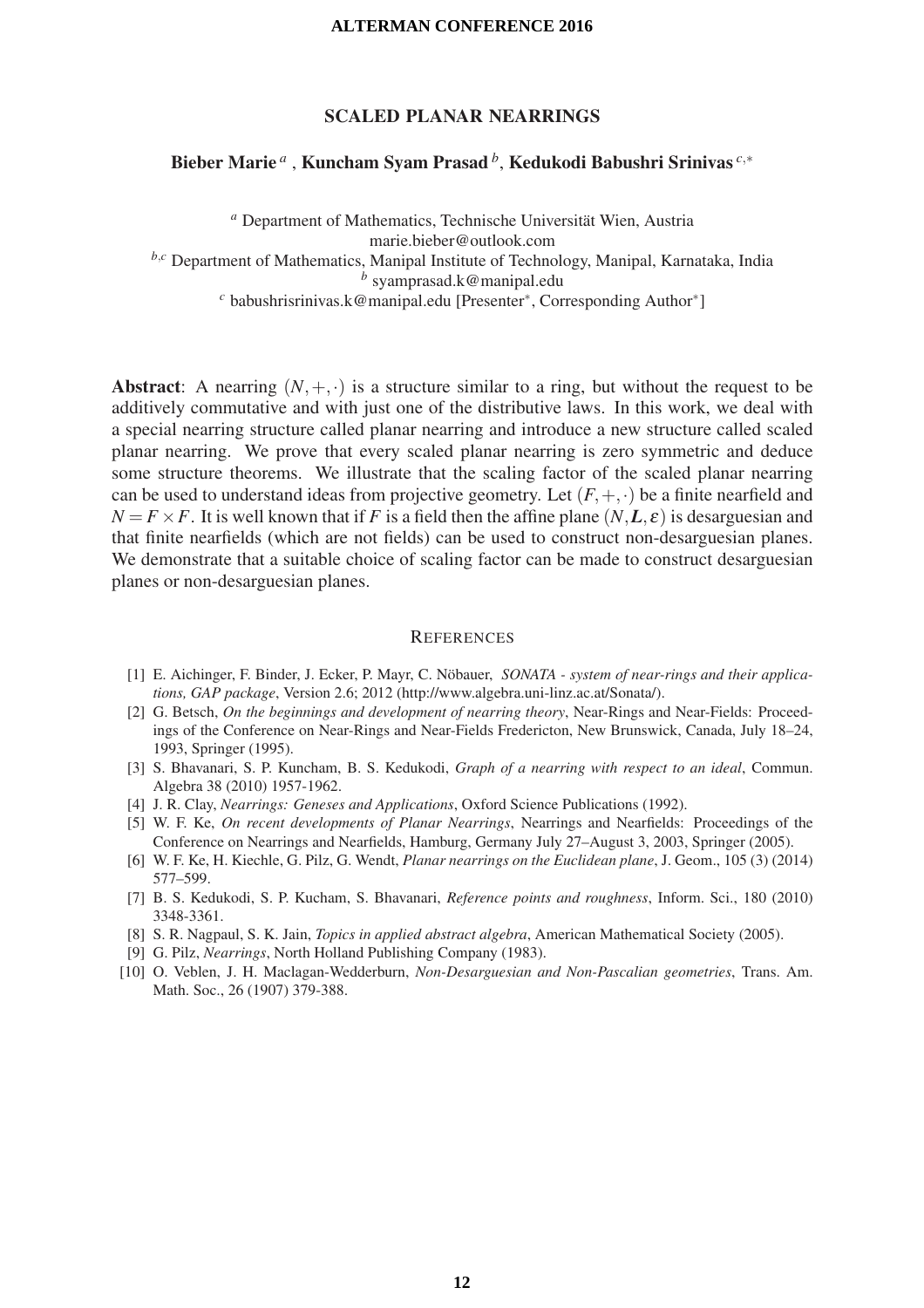## HIGHER DIMENSIONAL REPRESENTATIONS OF S*L*<sup>2</sup> AND ITS REAL FORMS VIA PLÜCKER EMBEDDING

## Danail Brezov *<sup>a</sup>* and Petko Nikolov *<sup>b</sup>*

*<sup>a</sup>* Department of Mathematics, UACEG, 1 Hristo Smirnenski Blvd., 1046 Sofia, Bulgaria brezov fte@uacg.bg [presenter, corresponding]

*<sup>b</sup>* Faculty of Physics, Sofia University, 5 James Bourchier Blvd., 1164 Sofia, Bulgaria pnikolov@phys.uni-sofia.bg

In the present paper we study the inclusion of the complex Lie algebra  $\mathfrak{sl}_2 \cong \mathfrak{so}_3 \subset \mathfrak{so}_n$  realized as a Plücker embedding, and thus, attempt to construct higher dimensional representations of the real forms of  $SO_3$  in terms of  $SO(n)$  and  $SO(p,q)$  transformations, beyond the standard block-matrix realization. Moreover, we consider Euler and Wigner type decompositions in this setting and show how the Plücker relations appear in a natural way. Explicit examples are provided for  $n = 3$ , 4 and 5 in the context of special relativity, classical and quantum mechanics.

- [1] Wigner E., *On Unitary Representations of the Inhomogeneous Lorentz Group*, Ann. Math. 40 (1939) 149- 204.
- [2] Bogush A. and Fedorov F., *On Plane Orthogonal Transformations* (in Russian), Reports AS USSR 206 (1972) 1033-1036.
- [3] Fedorov F., *The Lorentz Group* (in Russian), Science, Moscow 1979.
- [4] Ward R. and Wells R., *Twistor Geometry and Field Theory*, Cambridge University Press, Cambridge 1990.
- [5] Brezov D., Mladenova C. and Mladenov I., *A Decoupled Solution to the Generalized Euler Decomposition Problem in*  $\mathbb{R}^3$  *and*  $\mathbb{R}^{2,1}$ , J. Geom. Symmetry Phys. 33 (2014) 47-78.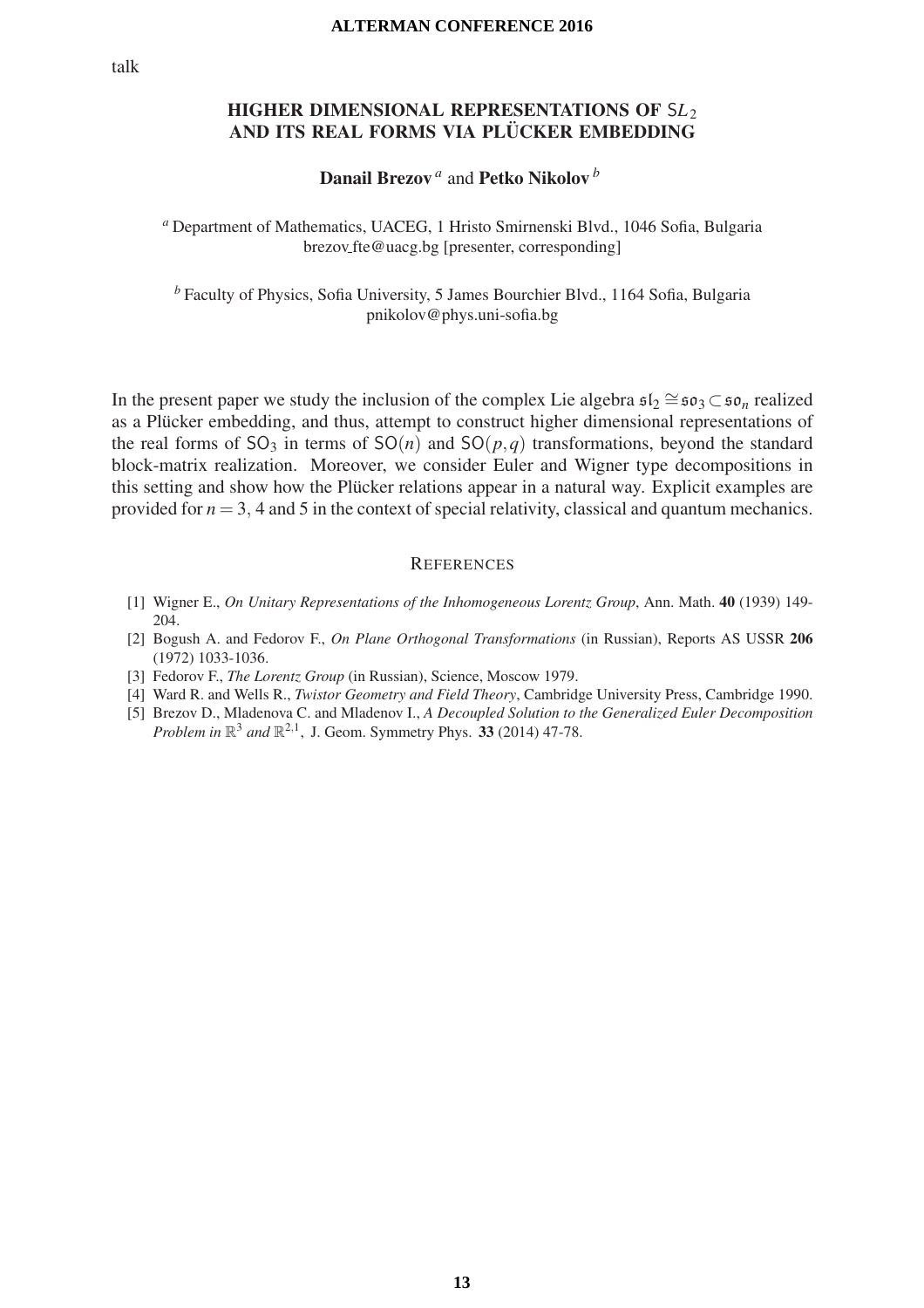## A SYSTEMATIC CONSTRUCTION OF REPRESENTATIONS OF QUATERNIONIC TYPE

## Pierre-Philippe Dechant *a*

*<sup>a</sup>* Departments of Mathematics and Biology York Centre for Complex Systems Analysis University of York, Heslington YO10 5GE, United Kingdom ppd22@cantab.net [presenter, corresponding]

The appearance of quaternions in representation theory is usually by accident, both poorly understood yet thought to be deeply meaningful [5, 6]. Examples are the representations of root systems in 3D and 4D in terms of (pure) quaternions, as well as representations of quaternionic type of the polyhedral and other groups.

I have demystified the former in previous work, showing that 4D root systems are induced from 3D root systems in complete generality; in particular, the 3D root systems can only be realised in terms of pure quaternions when the corresponding reflection group contains the inversion [1, 2, 3]. The emergence of the 4D root systems hinges on the Clifford algebra of 3D, or rather its even subalgebra. The spinors describing rotations in 3D (from even products of the reflection generating root vectors) can be endowed with a well-known 4D Euclidean distance. The axioms of a root system are then easily satisfied: firstly, via the Euclidean metric a 3D spinor group can be treated as a collection of vectors in 4D; secondly, Clifford spinorial methods provide a double cover of rotations such that the 4D collection of vectors contains the negatives of those vectors, and thirdly with respect to the 4D Euclidean distance and using some other properties of spinors, the collection of 4D vectors is closed under reflections amongst themselves. These representations of root systems in terms of quaternions therefore systematically hinge purely on the geometry of 3D and the accident that the even subalgebra, i.e. the spinors, is quaternionic.

Here I discuss systematically the representation theory of the intimately related polyhedral groups [4, 2]. The 8D Clifford algebra of 3D space allows one to easily define various representations: the trivial one, parity, the usual  $3 \times 3$  rotation matrix representation acting on a 3D vector achieved by sandwiching a vector with the corresponding versor, or the  $8 \times 8$  representation of the group elements as reshuffling the multivector components in the whole 8D algebra under multivector multiplication. The representations we will focus on, however, are those defined by acting with any spinor on another general spinor. This reshuffles the components of the general spinor, which can also be expressed as a  $4 \times 4$  matrix acting on the spinor in column format. It is not surprising that again because of the quaternionic nature of the even subalgebra the representations of quaternionic type of the polyhedral groups arise naturally and geometrically in a systematic way. Both observations therefore demystify quaternionic phenomena as consequences of 3D geometry, and in particular the 'mysterious deep significance' is simply provided by their spinorial nature – both simple yet underappreciated.

<sup>[1]</sup> Pierre-Philippe Dechant. Clifford algebra unveils a surprising geometric significance of quaternionic root systems of Coxeter groups. *Advances in Applied Clifford Algebras*, 23(2):301–321, 2013. 10.1007/s00006-012- 0371-3.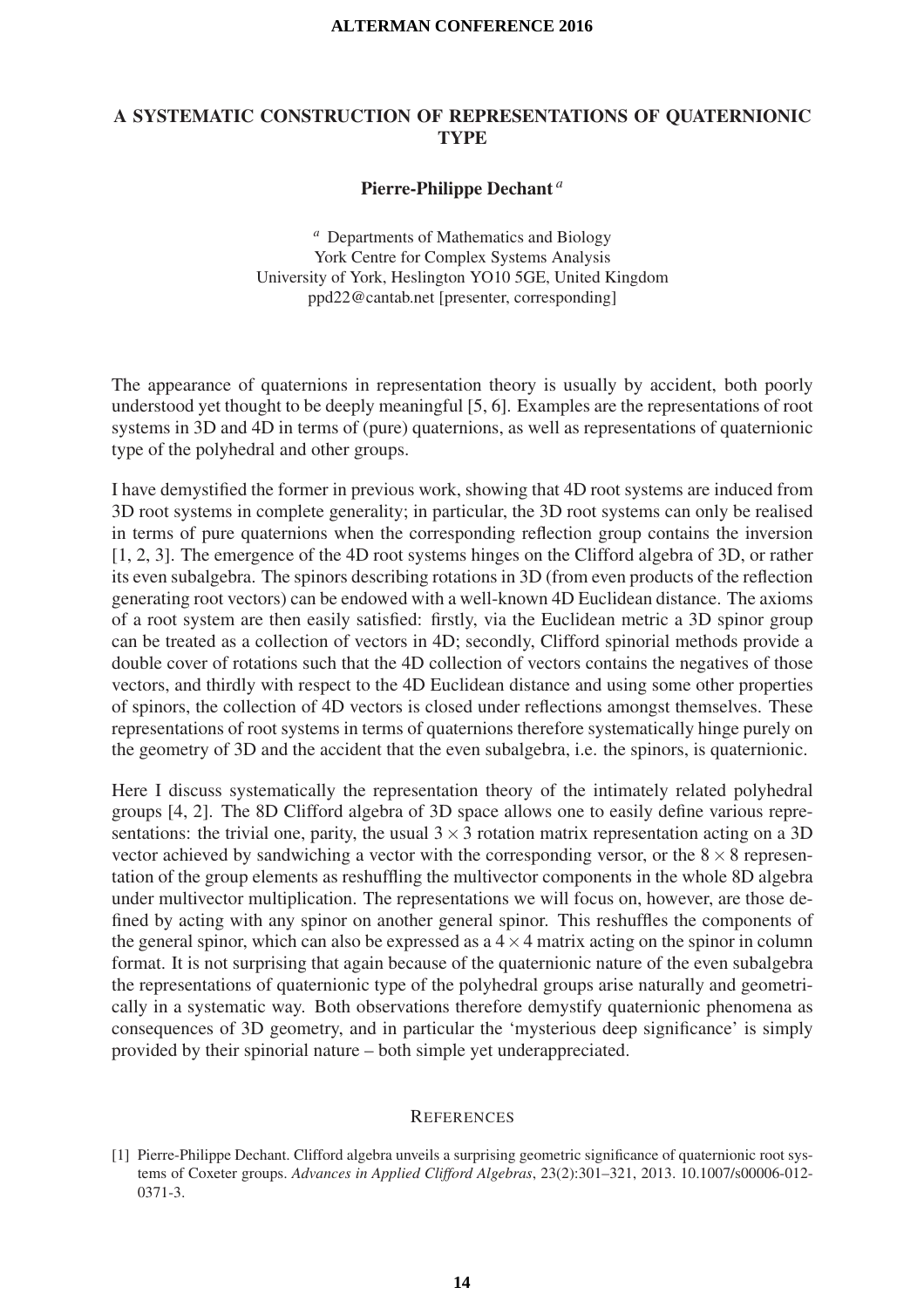- [2] Pierre-Philippe Dechant. A 3D spinorial view of 4D exceptional phenomena. *SIGMAP, Proceedings in Mathematics and Statistics Series*, 2016.
- [3] Pierre-Philippe Dechant. The birth of E<sub>8</sub> out of the spinors of the icosahedron. *Proceedings of the Royal Society A 20150504*, 2016.
- [4] Pierre-Philippe Dechant. A systematic construction of representations of quaternionic type for the polyhedral groups. *to be submitted to Journal of Mathematical Physics*, 2016.
- [5] J. E. Humphreys. *Reflection groups and Coxeter groups*. Cambridge University Press, Cambridge, 1990.
- [6] R. V. Moody and J. Patera. Quasicrystals and icosians. *Journal of Physics A: Mathematical and General,* 26(12):2829, 1993.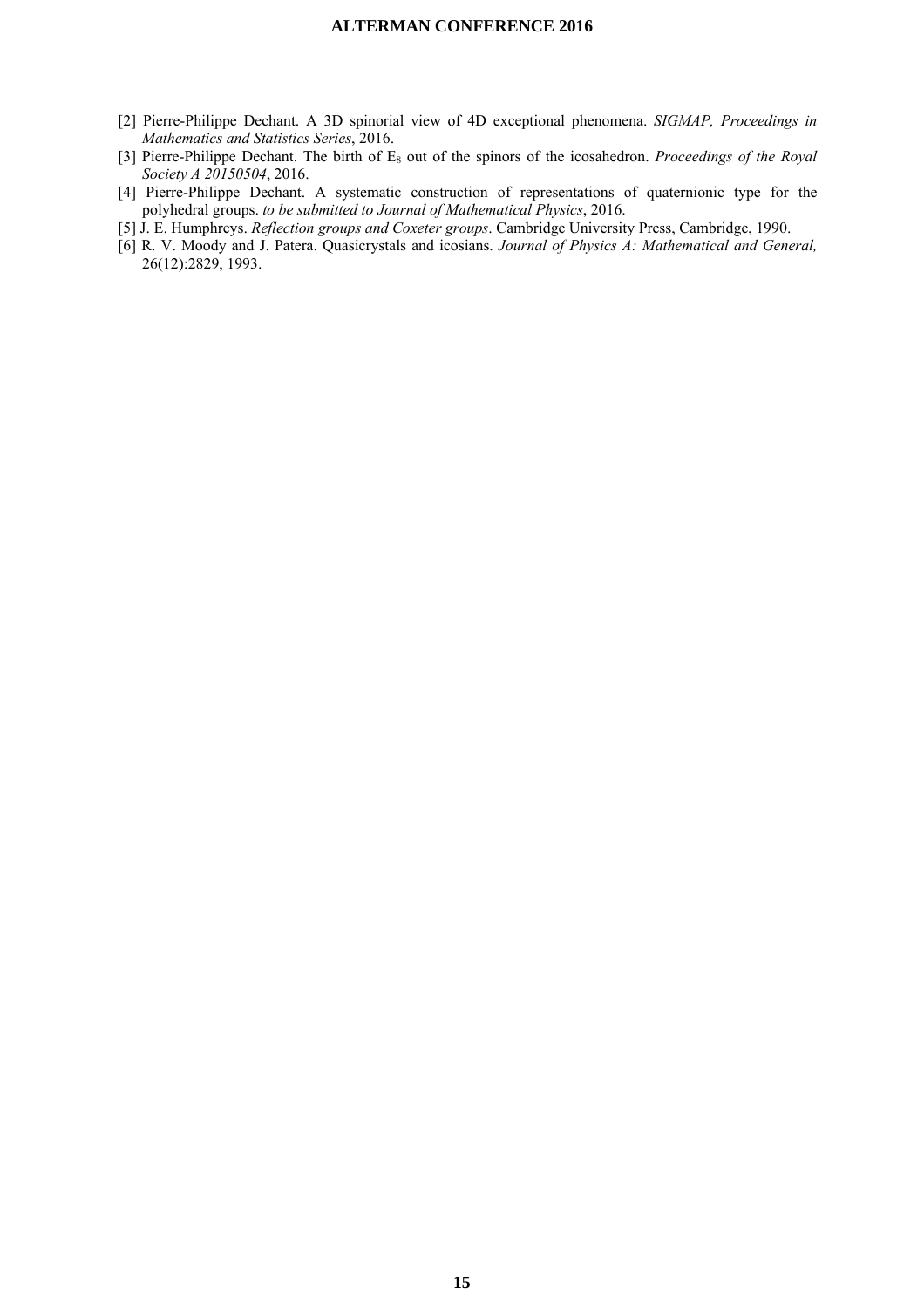## A CONFORMAL GEOMETRIC ALGEBRA CONSTRUCTION OF THE MODULAR GROUP

## Pierre-Philippe Dechant *a*

*<sup>a</sup>* Departments of Mathematics and Biology York Centre for Complex Systems Analysis University of York, Heslington YO10 5GE, United Kingdom ppd22@cantab.net [presenter, corresponding]

I will discuss a new construction of the modular group [1]. My interest in the modular group stems from recent Moonshine observations, relating string theory, finite simple groups and (mock) modular forms [2, 3]. The modular group is a subgroup of the 2D conformal group and I use the conformal model in Geometric Algebra with the corresponding Clifford realisations of the conformal group [4, 5] to construct a new realisation of the modular group. The double cover of the modular group is the braid group; of course this Clifford construction in fact provides a double cover of the conformal and thus modular groups, and we will discuss the relation with the braid group.

- [1] Pierre-Philippe Dechant. Clifford algebra is the natural framework for root systems and Coxeter groups. group theory: Coxeter, conformal and modular groups. *Advances in Applied Clifford Algebras*, 2015.
- [2] Tohru Eguchi, Hirosi Ooguri, and Yuji Tachikawa. Notes on the K3 surface and the Mathieu group *M*24. *Experimental Mathematics*, 20(1):91–96, 2011.
- [3] Terry Gannon. *Moonshine beyond the Monster: The bridge connecting algebra, modular forms and physics*. Cambridge University Press, 2006.
- [4] D. Hestenes and G. Sobczyk. *Clifford Algebra to Geometric Calculus: A unified language for mathematics and physics*, volume 5. Springer, 1987.
- [5] A N Lasenby, Joan Lasenby, and Richard Wareham. A covariant approach to geometry using Geometric Algebra. *Technical Report. University of Cambridge Department of Engineering, Cambridge, UK*, 2004.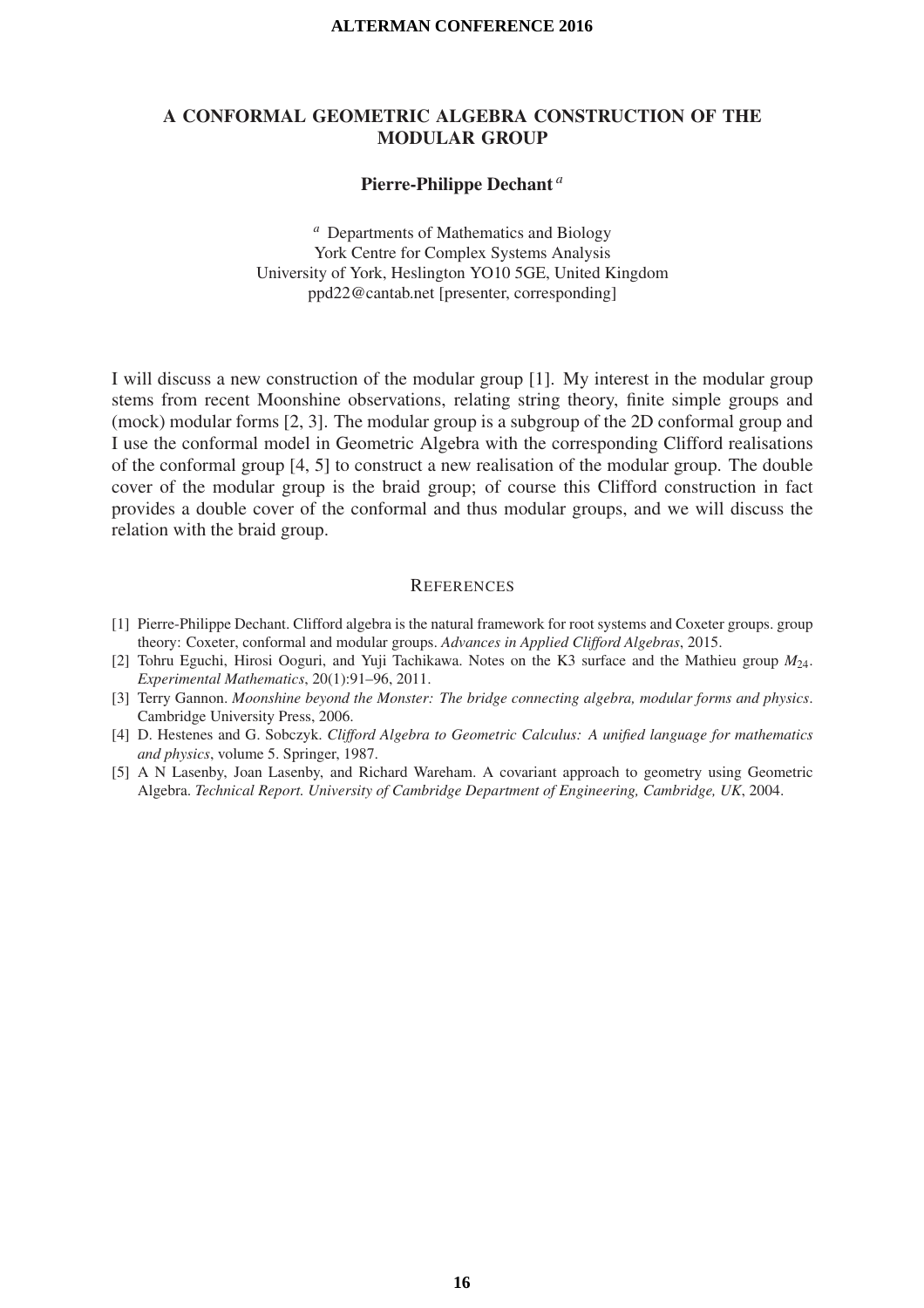## THE SIMPLEST NON – ASSOCIATIVE GENERALIZATION OF SUPERSYMMETRY

## Vladimir Dzhunushaliev *a*

## *<sup>a</sup>* Dept. Theor. and Nucl. Phys., KazNU, Almaty, 050040, Kazakhstan; IETP, Al-Farabi KazNU, Almaty, 050040, Kazakhstan. v.dzhunushaliev@gmail.com [presenter]

Non – associative generalization of supersymmetry is offered [1]. 3– and 4–points associators for supersymmetric generators are considered. On the basis of zero Jacobiators for three supersymmetric generators we have obtained the simplest form of 3–point associators. The connection between 3– and 4–point associators are considered. On the basis of this connection 4–point associators is obtained. The Jacobiators for the product of four supersymmetric generators are calculated. We discuss possible physical sense of numerical coefficients presented on the RHS of associators. The possible connection between supersymmetry, hidden variables and non – associativity is discussed.

### **REFERENCES**

[1] V. Dzhunushaliev, "The simplest non-associative generalization of supersymmetry," arXiv:1509.04614 [hep-th].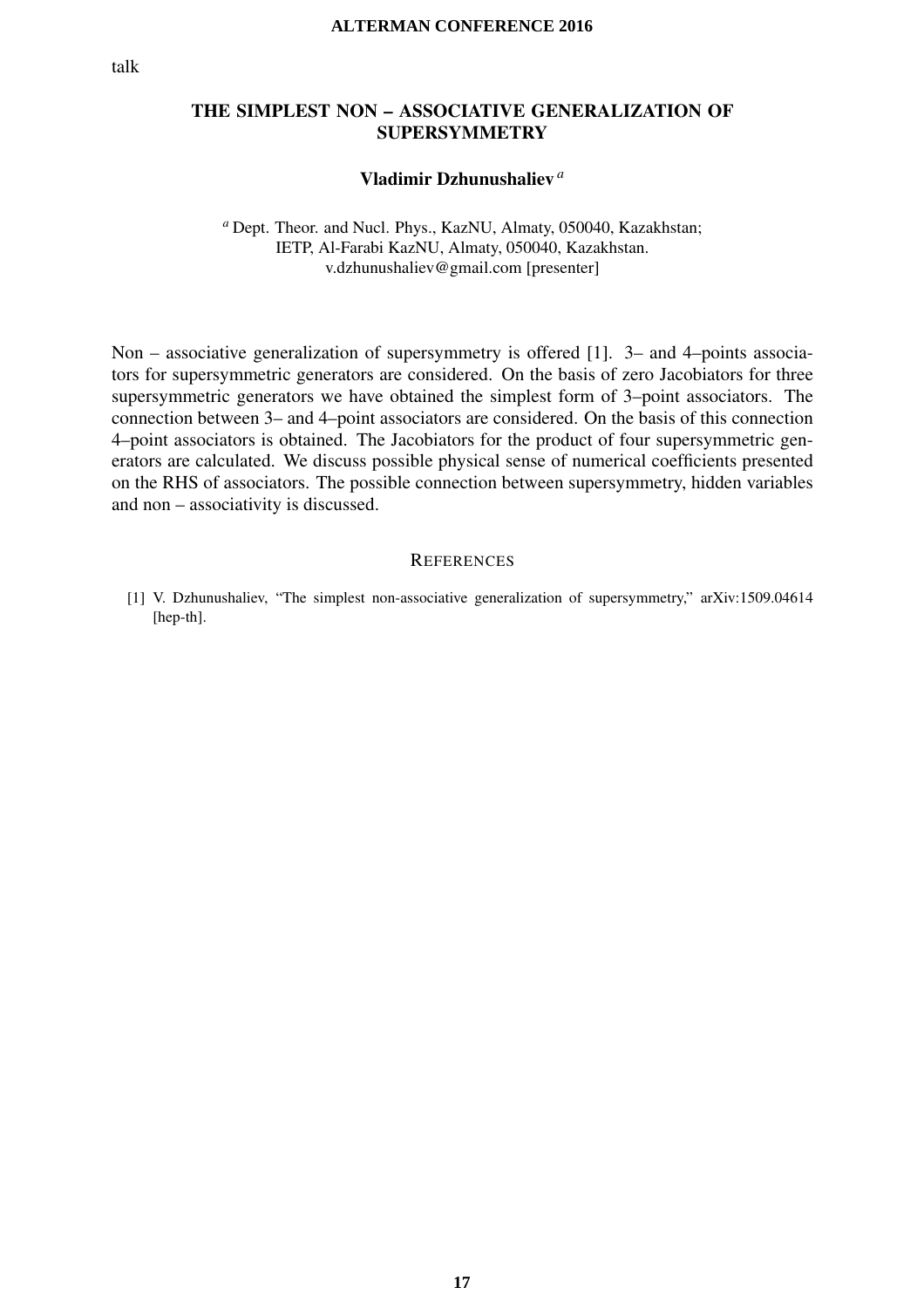## GA AND GC APPLIED TO PRE-SPATIAL ARITHMETIC SCHEME TO ENHANCE MODELING EFFECTIVENESS IN BIOPHYSICAL APPLICATIONS

## Rodolfo A. Fiorini *a*

*<sup>a</sup>* Departament of Electronics, Information and Bioengineering Politecnico di Milano University, Milano, Italy. rodolfo.fiorini@polimi.it [presenter, corresponding]

The classic vector analysis is unable to describe the Relativity and Quantum Field Theory so that an increasing attention to the geometric algebra (GA) and geometric calculus (GC) has been paid. We present an exponential, pre-spatial arithmetic scheme ("all-powerful scheme") to overcome the limitation of the traditional probabilistic modeling veil opacity in complex arbitrary multiscale system modeling. Most recent approaches take into consideration multivariate cumulative distribution function and all current implementations rely on statistic and probabilistic analysis only. To grasp more reliable representation of experimental reality researchers and scientists need two intelligently articulated hands: both statistical and combinatorical approaches synergistically articulated by natural coupling. We need to consider a model not only on the statistical manifold of model states but also on the combinatorical manifold of low-level discrete, elementary phased generators. *CICT* (computational information conservation theory) [1] new awareness of a discrete HG (hyperbolic geometry) subspace (reciprocal-space, RS) of coded heterogeneous hyperbolic structures, underlying the familiar Q Euclidean direct-space (DS) surface representation, shows that any natural number *n* in N has associated a specific, non-arbitrary extrinsic or external phase relationship that we have to take into account to full conserve overall system component information content by computation in DS [2]. Traditional Q numeric system elementary arithmetic long division remainder sequences can be interpreted as combinatorically Optimized Exponential Cyclic Sequences encoding hyperbolic geometric structured information, as points on a discrete Riemannian manifold, under HG metric [3]. They can encode both modulus and extrinsic phase information, which elementary phased generator intrinsic phase can be computed from. Phased generators can even offer a solution to parallel transport problems, taking into account associated components extrinsic phase relationships and their consonant or dissonant behavior. We show how to unfold the full information content of Rational numeric representation (nano-microscale discrete representation) and to relate it to a continuum framework (meso-macroscale) effectively. GA and GC unified mathematical language with *CICT* can offer a competitive and effective "Science 2.0" [2] universal arbitrary multiscale computational framework for biophysical applications.

- [1] R. A. Fiorini, Computational Information Conservation Theory: An Introduction. In *2014 Proceedings of the 8th International Conference on Applied Mathematics, Simulation, Modelling (ASM '14)*, N.E. Mastorakis, M. Demiralp, N. Mukhopadhyay, F. Mainardi, eds., Mathematics and Computers in Science and Engineering Series, No.34, NAUN Conferences, WSEAS Press, pages 385–394, 2014.
- [2] R. A. Fiorini, The Entropy Conundrum: A Solution Proposal. In *Proceedings of the 1st Int. Electron. Conf. Entropy Appl.*, pages 3–21 November 2014. Sciforum Electronic Conference Series, 2015, 1, a011; doi:10.3390/ecea-1-a011. Available online at URL http://sciforum.net/conference/ecea–1/paper/2649. (Accessed on 04 May 2016).
- [3] R. A. Fiorini, How Random is Your Tomographic Noise? A Number Theoretic Transform (NTT) Approach. In *Fundamenta Informaticae*, volume 135, no.(1–2), pages 135–170, 2014.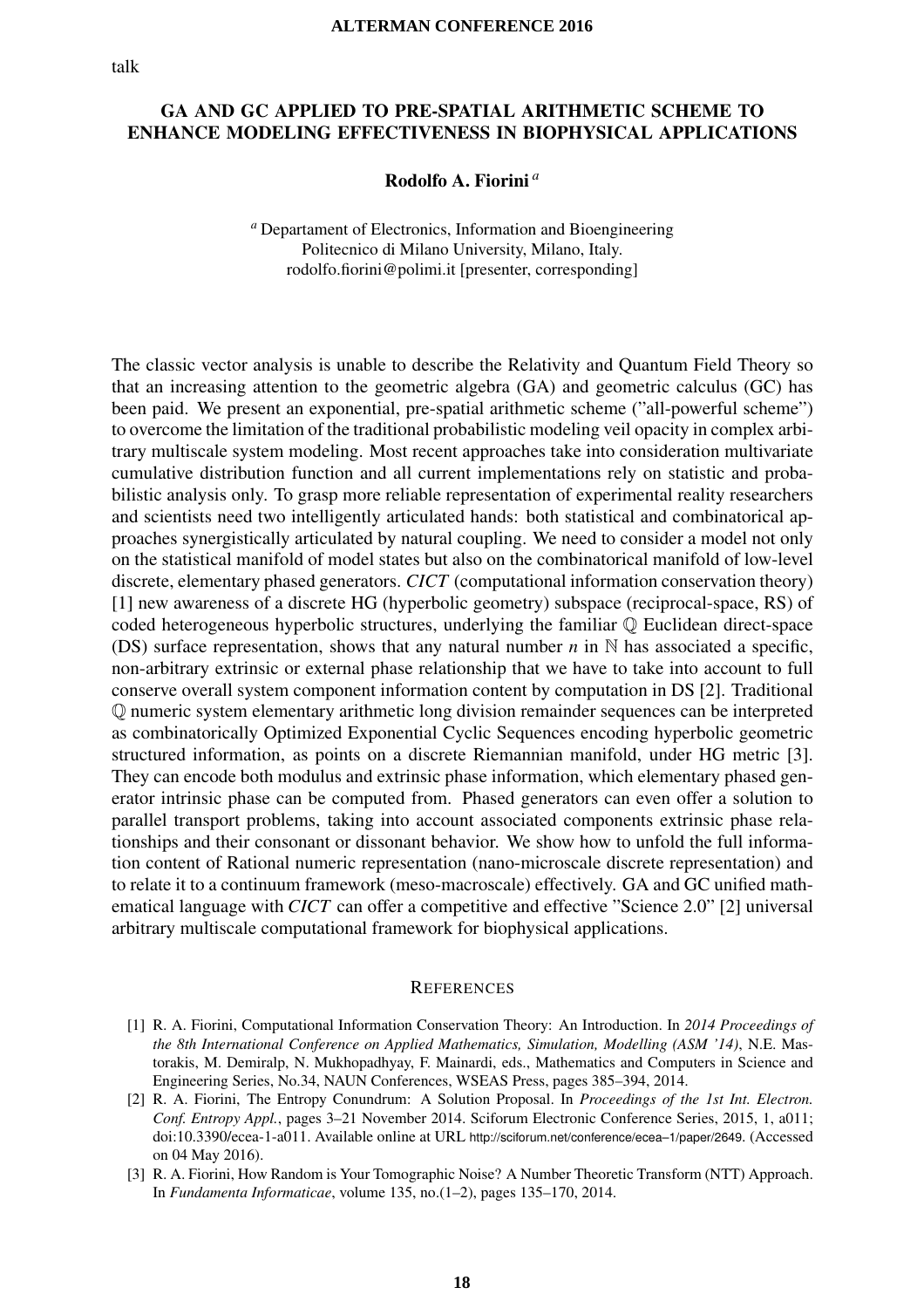## ON MATRIX REPRESENTATIONS OF GEOMETRIC (CLIFFORD) ALGEBRAS

#### Ramon González Calvet<sup>a</sup>

*<sup>a</sup>* Institut Pere Calders Campus Universitat Autònoma de Barcelona 08193 Cerdanyola del Valles, Spain. ` rgonzalezcalvet@gmail.com

The representations of geometric (Clifford) algebras with square real matrices [1, 2] are reviewed in order to see whether some advantage can be gained when considering them from an arithmetic point of view [3], meaning without resorting to algebraic structure. Many isometries such as rotations [4, 5, 6] and Lorentz transformations [7] are written as similarity transformations of matrices, which will be chosen as the general definition of isometry. Then, it will be deduced in which geometric algebras all the known isometries as well as the transformations that could be considered isometries can be written as similarity transformations. Since similar matrices have the same characteristic polynomial [8], the norm of every element of a geometric algebra should be defined from some combination of its coefficients. It is proposed to define the norm of every element of a geometric algebra as the *n*th-root of the absolute value of the determinant of its matrix representation with dimension  $n \times n$ , which is the independent term of the characteristic polynomial. Some examples of the usefulness of this definition will be provided in order to confirm its consistency and generality.

- [1] P. Lounesto, *Clifford algebras and spinors*, Cambridge Univ. Press (1997) p. 205.
- [2] R. Ablamowicz, B. Fauser, "On the transposition-involution in real algebras II: Stabilizer groups of primitive idempotents", *Linear and Multilinear Algebra* 59 (2011) pp. 1359-1381.
- [3] R. González Calvet, "New foundations for geometric algebra", *Clifford Analysis, Clifford Algebras and their Applications* 2 (2013) pp. 193-211.
- [4] J. B. Kuipers, *Quaternions and Rotation Sequences*, Princeton Univ. Press (1999) p. 130.
- [5] A. Macdonald, "A Survey of Geometric Algebra and Geometric Calculus", p. 12. Availabe at: http://faculty.luther.edu/∼macdonal/GA&GC.pdf.
- [6] L. Dorst, D. Fontijne, S. Mann, *Geometric Algebra for Computer Science*, Elsevier (Amsterdam, 2007) p. 171.
- [7] D. Hestenes, *Space-Time Algebra*, 2<sup>nd</sup> ed., Birkhäuser (2015) p. 48.
- [8] Ch. G. Cullen, *Matrices and Linear Transformations*, 2nd ed., Dover (1990) p. 233.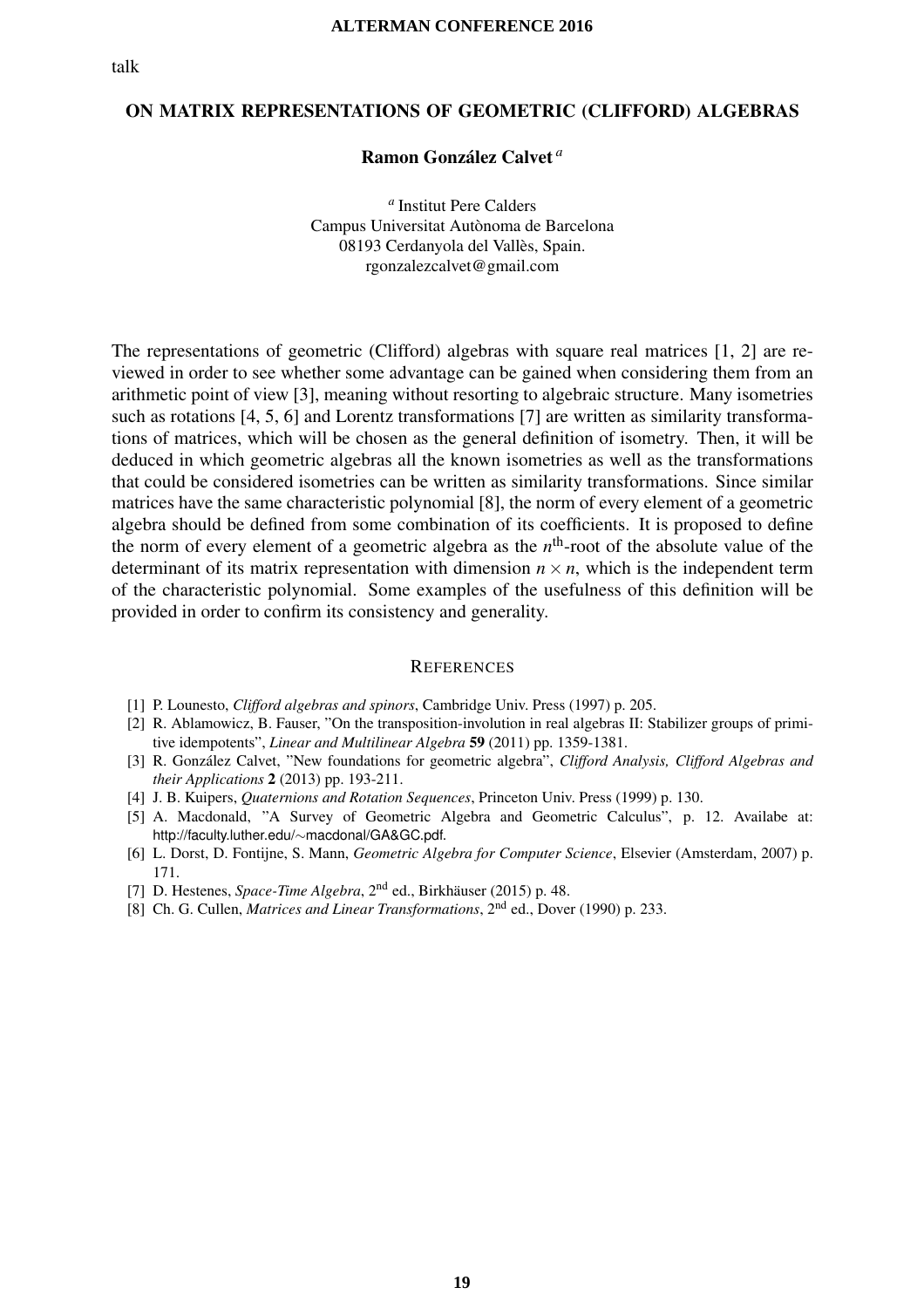## INVERSE KINEMATICS BASED ON BINOCULAR VISION

## J. Hrdina *a*

*<sup>a</sup>* Institute of Mathematics NETMe Centre, Division of Mechatronics Faculty of Mechanical Engineering Brno University of Technology. hrdina@fme.vutbr.cz [presenter, corresponding]

Our goal is to grasp an object lying in 3D space using inverse kinematics. Using image analysis with two cameras located in independent axes we calculate the position of the reference line and grasp the object lying in this line. We use some advantages of CGA in our particular setting.

Classically, for modeling a 3D robot, the whole CGA (i.e.  $\mathcal{C}l(4,1)$ ) is used, where the embedding  $\mathbb{R}^3 \to \mathbb{K}^4 \to \mathbb{R}^{4,1}$  is considered, where  $\mathbb{K}^4$  is a null cone and  $\mathbb{R}^{4,1}$  is a Minkowski space. Consequently, the embedding is of the form  $c(x) = x + \frac{1}{2}x^2e_{\infty} + e_0$ . Note that  $e_0$  and  $e_{\infty}$  play the role of the origin and the infinity, respectively.

CGA provides a set of basic geometric entities to compute with, namely points, spheres, planes, circles, lines, and point pairs. These entities have two algebraic representations, IPNS and OPNS which are duals of each other by convolution  $(·)^*$ . In OPNS representation we can handled with spheres  $c(x_1) \land c(x_2) \land c(x_3) \land c(x_4)$ , planes  $c(x_1) \land c(x_2) \land c(x_3) \land e_\infty$ , circles *c*(*x*<sub>1</sub>) ∧ *c*(*x*<sub>2</sub>) ∧ *c*(*x*<sub>3</sub>) and lines *c*(*x*<sub>1</sub>) ∧ *c*(*x*<sub>2</sub>) ∧ *e*<sub>∞</sub>. In OPNS, the sphere is represented as *S* =  $c(x) - \frac{1}{2}r^2e_{\infty}$ , where  $c(x)$  is a center point and *r* is a radius. Note that the properties and definitions of conformal geometric algebras can be found in e.g. [2].

The problem, we split into two parts:

1. Binocular vision. Using the data obtained from both cameras, the line symmetry is transformed from the image coordinates to camera coordinates, i.e. from  $\mathbb{R}^2 \to \mathbb{R}^3$ . With the lines *L*<sub>1</sub> and *L*<sub>2</sub> in IPNS representation and the camera focuses  $c_1$  and  $c_2$  we create two planes  $L_1 \wedge c_1$ and  $L_2 \wedge c_2$  in IPNS, such that, the reference line is an intersection of these planes.

1. Inverse kinematics. Our robot has five degrees of freedom obtained by means of the five joint angles  $\theta_1, \ldots, \theta_5$ . Our goal is to find the joint angles in terms of the target position. In CGA, this inverse kinematics problem can be solved in a intuitive way by the handling of intersections of spheres. For example, let us have two links  $P_{i-1}P_i$  and  $P_iP_{i+1}$ , i.e. the joint  $P_i$  has to lie on the sphere with center point  $P_{i-1}$  and on the sphere with center point  $P_{i+1}$ with the length of the vectors  $\overrightarrow{P_{i-1}P_i}$  and  $\overrightarrow{P_iP_{i+1}}$  as the radius respectively. The first sphere is represented by OPNS element  $S_{i-1} = P_{i-1} - \frac{1}{2} |\overrightarrow{P_{i-1}P_i}|^2 e_{\infty}$  and the second by OPNS element  $S_i =$  $P_{i+1} - \frac{1}{2} |\overrightarrow{P_i P_{i+1}}|^2 e_{\infty}$ . From the theory it is easy to see that  $(S_{i-1} \wedge S_i)^*$  is an OPNS representation of circle, such that *Pi* belongs to this circle.

<sup>[1]</sup> Gonzalez–Jimenez, L., Carbajal–Espinosa, O., Loukianov, A., Bayro–Corrochano, E.: Robust Pose Control of Robot Manipulators Using Conformal Geometric Algebra. Adv. App. Clifford Algebr. 24(2), 533–552 (2014)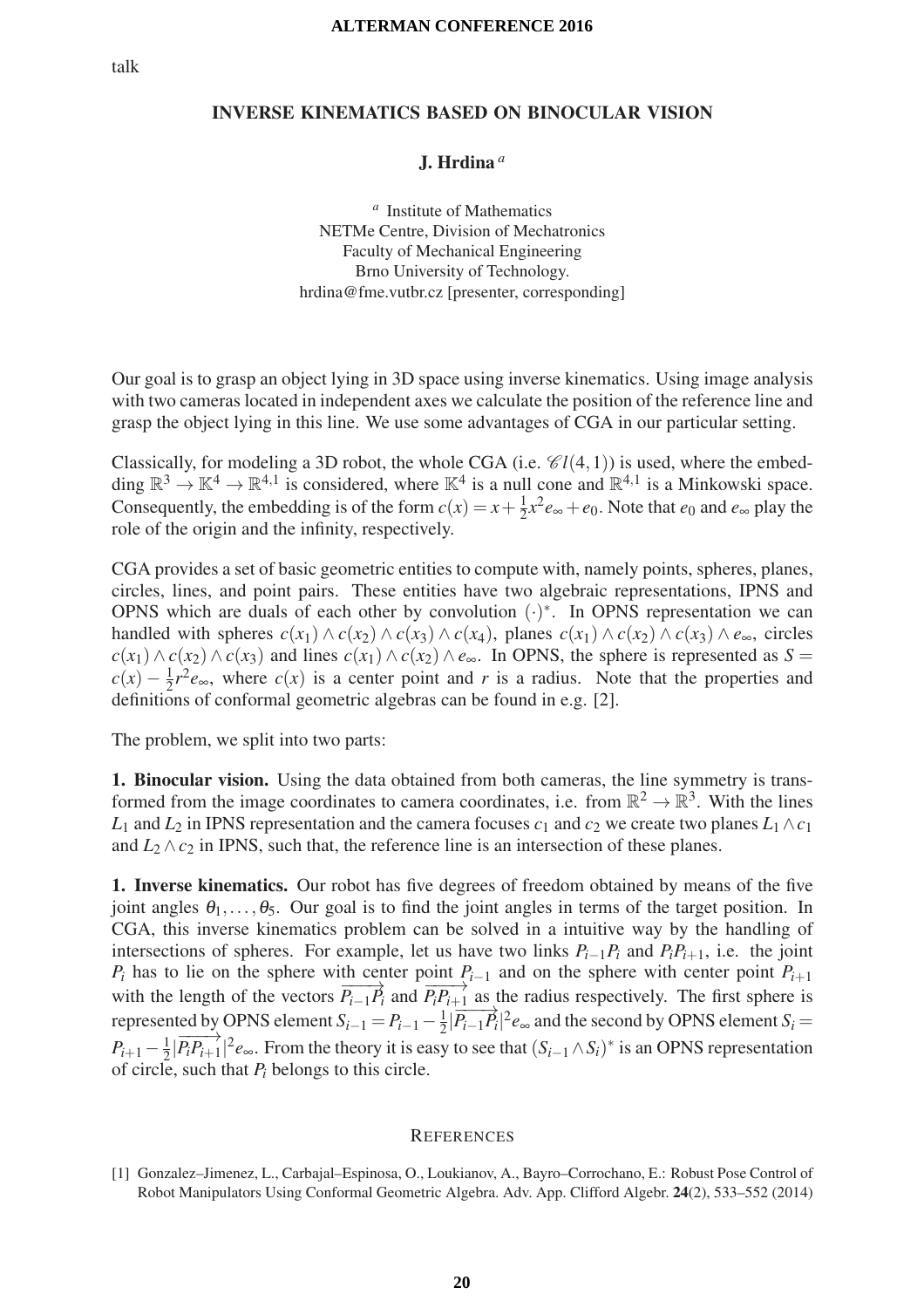- [2] Hildenbrand, D.: Foundations of Geometric Algebra Computing. Springer Science & Business Media (2013).
- [3] Hrdina, J., Vašík, P.: Notes on differential kinematics in conformal geometric algebra approach. Mendel 2015, Advances in Intelligent Systems and Computing 378, 363–374 (2015).
- [4] Hrdina, J., Návrat, A., Vašík, P.: 3-link robotic snake control based on CGA. Adv. Appl. Clifford Algebr. (in print),  $1-12$  online (2015).
- [5] Matoušek, R., Návrat, A.: Trident snake control based on CGA. Mendel 2015, Advances in Intelligent Systems and Computing 378, 375–385 (2015).
- [6] Perwass, Ch.: Geometric Algebra with Applications in Engineering. Springer Verlag (2009).
- [7] Zamora-Esquivel, J., Bayro-Corrochano, E.: Kinematics and differential kinematics of binocular robot heads. Proceedings 2006 IEEE International Conference on Robotics and Automation, 4130–4135 (2006).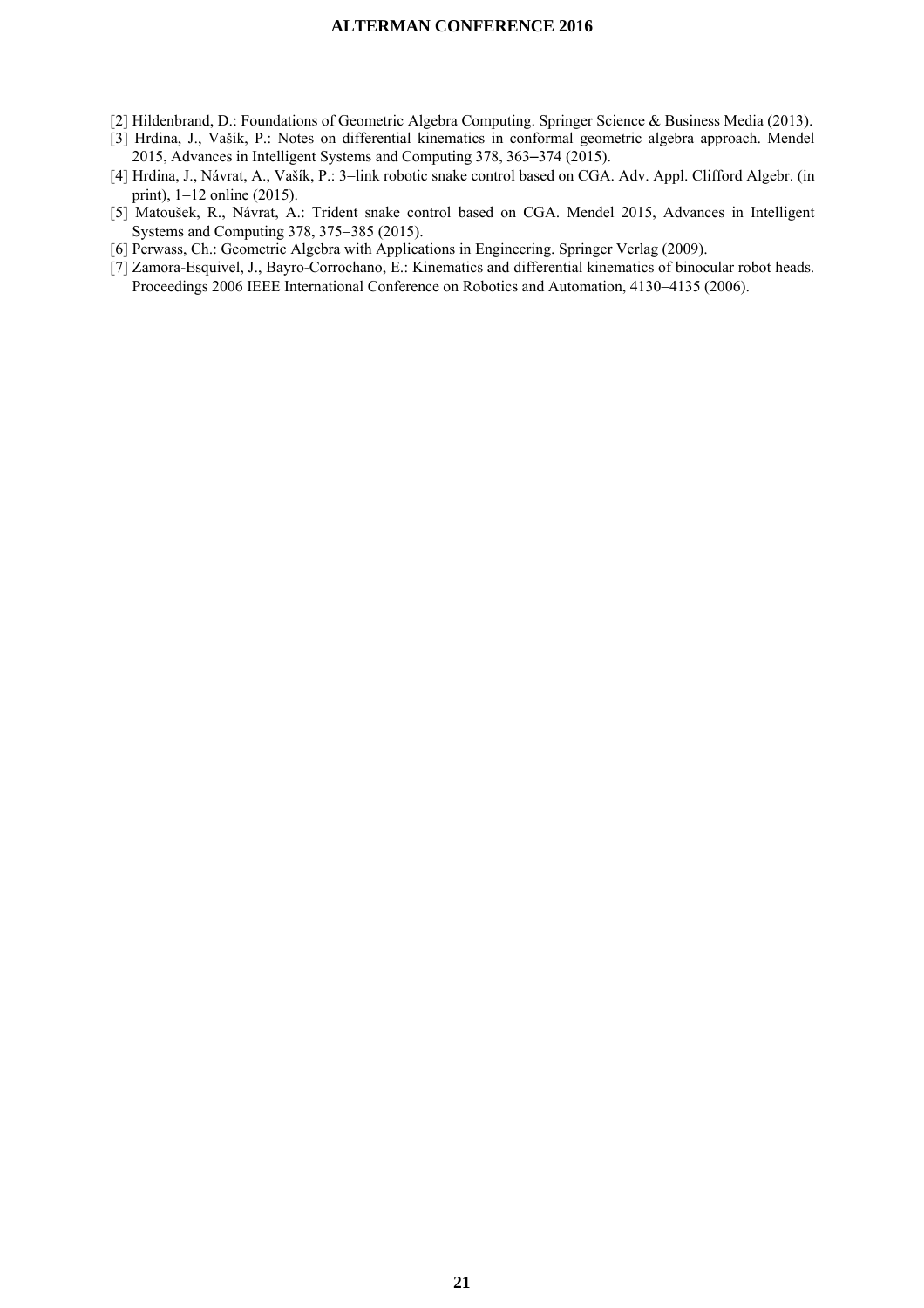## IDEALS IN MATRIX NEARRINGS AND GROUP NEARRINGS

## Kuncham Syam Prasad *<sup>a</sup>* , Kedukodi Babushri Srinivas *<sup>b</sup>* and Bhavanari Satyanarayana *<sup>c</sup>*

<sup>*a*</sup>,<sup>*b*</sup> Department of Mathematics, Manipal Institute of Technology, Manipal University, Manipal, Karnataka, India kunchamsyamprasad@gmail.com [presenter, corresponding]

*<sup>c</sup>* Department of Mathematics, Acharya Nagarjuna University, Nagarjuna Nagar-522510, A.P., India

Let *N* be a zero symmetric right nearring with identity 1 and  $N<sup>n</sup>$  denote the direct sum of *n* copies  $(n \geq 2)$  of the underlying group  $(N, +)$ . We consider the  $n \times n$  matrix nearring over *N*, denoted by  $M_n(N)$ , generated by the set of functions  $\{[a; i, j] : 1 \le i, j \le n, a \in N\}$ . It is well known that ideals in the base nearring *N* and related ideals in the corresponding matrix nearring  $M_n(N)$  have been extensively studied in [5,11,13]. In this talk, some observations have been made on idempotent elements, nilpotent elements in the nearring and the corresponding matrix nearring. In case of a finite group *G*, with  $|G|=n$ , the notion of group nearring, defined in [3], is closely related to  $M_n(N)$ . Few analogue relationships between the ideals of nearring and that of group nearring are presented. For preliminary definitions and results on nearrings, we refer [6, 12].

- [1] Goldie A.W., The Structure of Noetherian Rings, *Lectures on Rings and Modules, Springer-Verlag, New York*, (1972).
- [2] Fleury P., A Note on Dualizing Goldie Dimension, The Structure of Noetherian Rings, *Canadian. Math. Bull.*, 17(4) (1974).
- [3] Fray R. L., On Ideals in Group Nearrings, *Acta Math. Hunger*, 74(1-2) (1997), 155-165.
- [4] Kedukodi B. S., Kuncham S.P. and Bhavanar S., Equiprime, 3-Prime and c-Prime Fuzzy Ideals of Nearrings, *Soft Computing*, DOI 10.1007/s00500-008-0369-x (2009) 13:933–944. .
- [5] Meldrum and Van der Walt, Matrix Nearrings, *Arch. Math*. 47(1986), 312-319.
- [6] Pilz G., Nearrings, *North Holland* (1983).
- [7] Reddy and Satyanarayana, A Note on N-groups, *Indian J. Pure and Appl. Math.*, 19 (1988) 842-845.
- [8] Satyanarayana and Syam Prasad, A Result on E-direct systems in N-groups, *Indian J. Pure and Appl. Math.*, 29 (1998)285-287.
- [9] Satyanarayana and Syam Prasad, On Direct and Inverse Systems in N-Groups, *Indian J. Math. (BN Prasad Commemoration Volume)* , 42 (2000) 183-192.
- [10] Satyanarayana and Syam Prasad, Linearly Independent Elements in N-groups with Finite Goldie Dimension, *Bulletin of the Korean Mathematical Society*, 42 (3)(2005) 433-441.
- [11] Satyanarayana and Syam Prasad, On Finite Goldie Dimension of *Mn*(*N*) <sup>−</sup> *groupNn*, *Proc. 18th International Conference on Nearrings and Nearfields, Universitat Bundeswar, Hamburg, Germany July 27-Aug 03, 2003) Springer Verlag, Netherlands*, (2005) 301-310.
- [12] Satyanarayana and Syam Prasad, Near Rings, Fuzzy Ideals, and Graph Theory, *Chapman and Hall, 2013, Taylor and Francis Group (London, New York), ISBN 13: 9781439873106*.
- [13] Satyanarayana, Rao M B V and Syam Prasad, A Note on Primeness in Nearrings and Matrix nearrings, *Indian Journal of Pure and Applied Mathematics*, 27(3),227-234, 1996.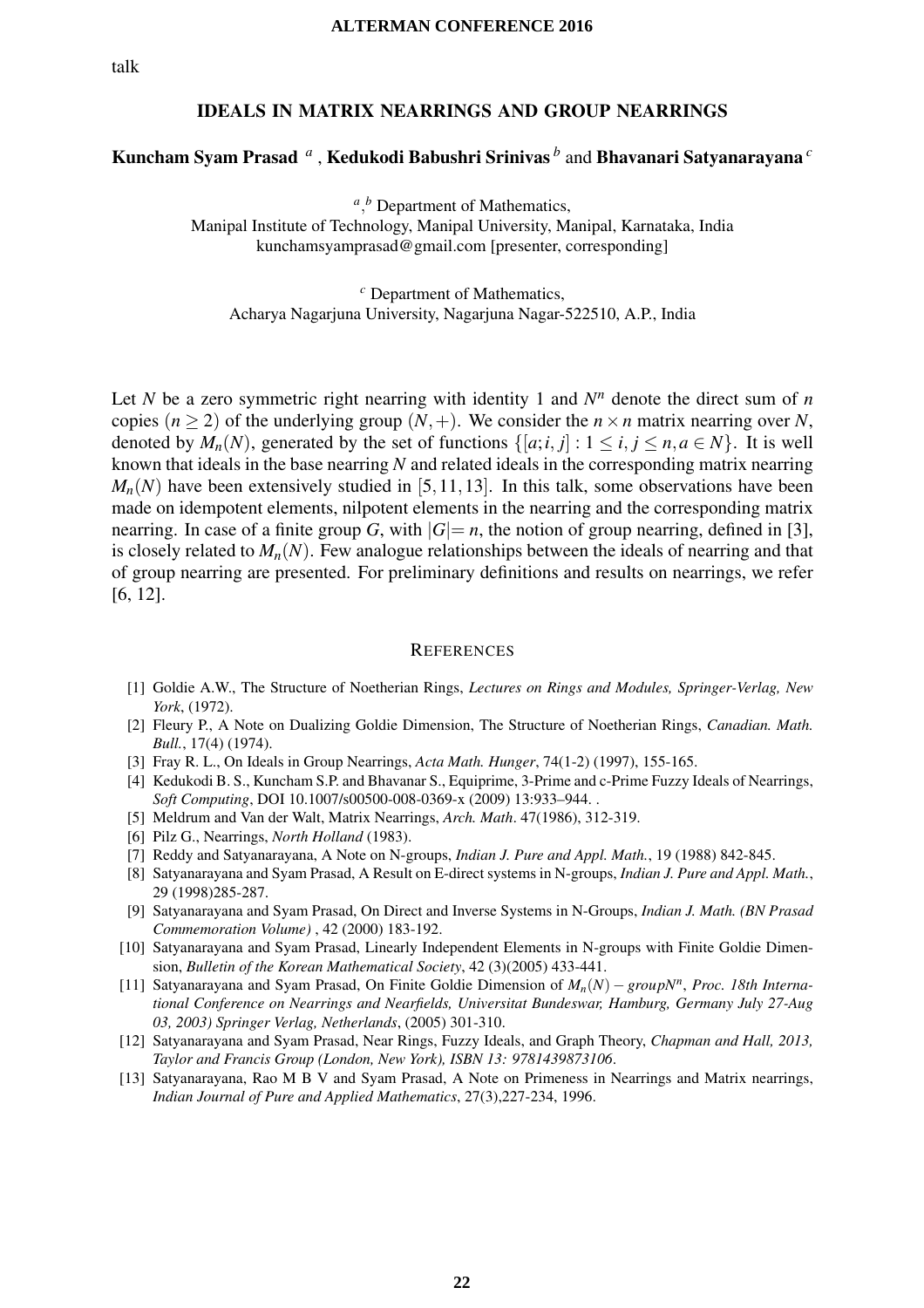## TENSOR PRODUCTS OF CLIFFORD ALGEBRAS

#### N. Marchuk *a*

*<sup>a</sup>* Steklov Mathematical Institute of the Russian Academy of Sciences, Moscow, Russia.

nmarchuk@mi.ras.ru [presenter]

In [2], Jacobson viewed Clifford algebras as tensor products of Clifford algebras of lower dimensions. We develop further this point of view on Clifford algebras. We consider real or complex Clifford algebras as tensor products of Clifford algebras of dimensions 2 and 1 and obtain an analog (in terms of tensor products) of Cartan's classification of real Clifford algebras. In our opinion, the new point of view gives greater flexibility to the theory of Clifford algebras and extends the possibilities of application of the mathematical apparatus of Clifford algebras.

It is proved [1] that the tensor product of any Clifford algebras is isomorphic to a single Clifford algebra over some commutative algebra. It is also proved that any complex or real Clifford algebra  $Cl(p, q)$  can be represented as a tensor product of Clifford algebras of the second and first orders. A canonical form of such a representation is proposed.

- [1] N.Marchuk, Demonstration Representation and Tensor Products of Clifford Algebras. In *Proceedings of the Steklov Institute of Mathematics*,
- [2] N. Jacobson, Structure and Representations of Jordan Algebras (Am. Math. Soc., Providence, RI, 1968), Colloq. Publ. 39.

The author is supported by the Russian Science Foundation under grant 14-50-00005.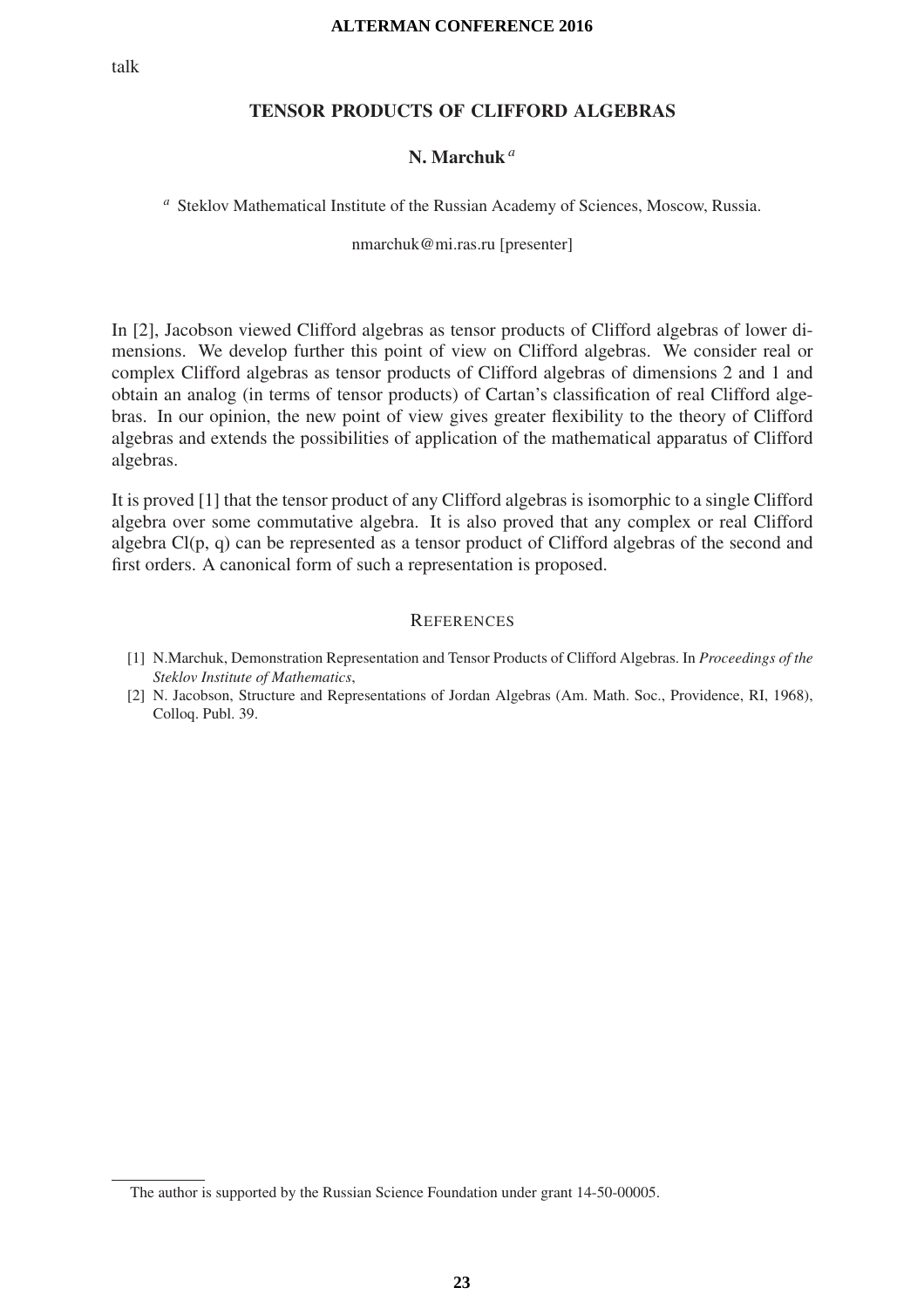## COHERENT STATES AND BEREZIN TRANSFORMS ATTACHED TO LANDAU LEVELS

Zouhaïr Mouayn<sup>a</sup>

<sup>a</sup>Department of Mathematics, Faculty of Sciences and Technics Sultan Moulay Slimane University, Bd Ibn Khaldoun BP.523 Beni-Mellal 23000, Morocco ´ mouayn@gmail.com

In general, coherent states  $(|x\rangle)_{x\in X}$  are a specific overcomplete family of normalized vectors in the Hilbert space  $H$  of the problem that describes the quantum phenomena and solves the identity of  $H$  as

$$
1_{\mathcal{H}} = \int\limits_X \left| x \right\rangle \left\langle x \right| d\mu \left( x \right).
$$

These states have long been known for the harmonic oscillator and their properties have frequently been taken as models for defining this notion for other models. We review the definition and properties of coherent states with examples. We construct coherent states attached to Landau levels (discrete energies of a uniform magnetic field) on three known examples of Kähler manifolds X: the Poincaré disk  $\mathbb D$ , the Euclidean plane  $\mathbb C$  and the Riemann sphere  $C\mathbb P^1$ . After defining their corresponding integral transforms, we obtain characterization theorems for spaces of bound states of the particle. Generalization to  $\mathbb{C}^n$  and to the complex unit ball  $\mathbb{B}^n$ and  $C\mathbb{P}^n$  are also discussed. In these cases, we apply a coherent states quantization method to recover the corresponding Berezin transforms and we give formulae representing these transforms as functions of Laplace-Beltrami operators.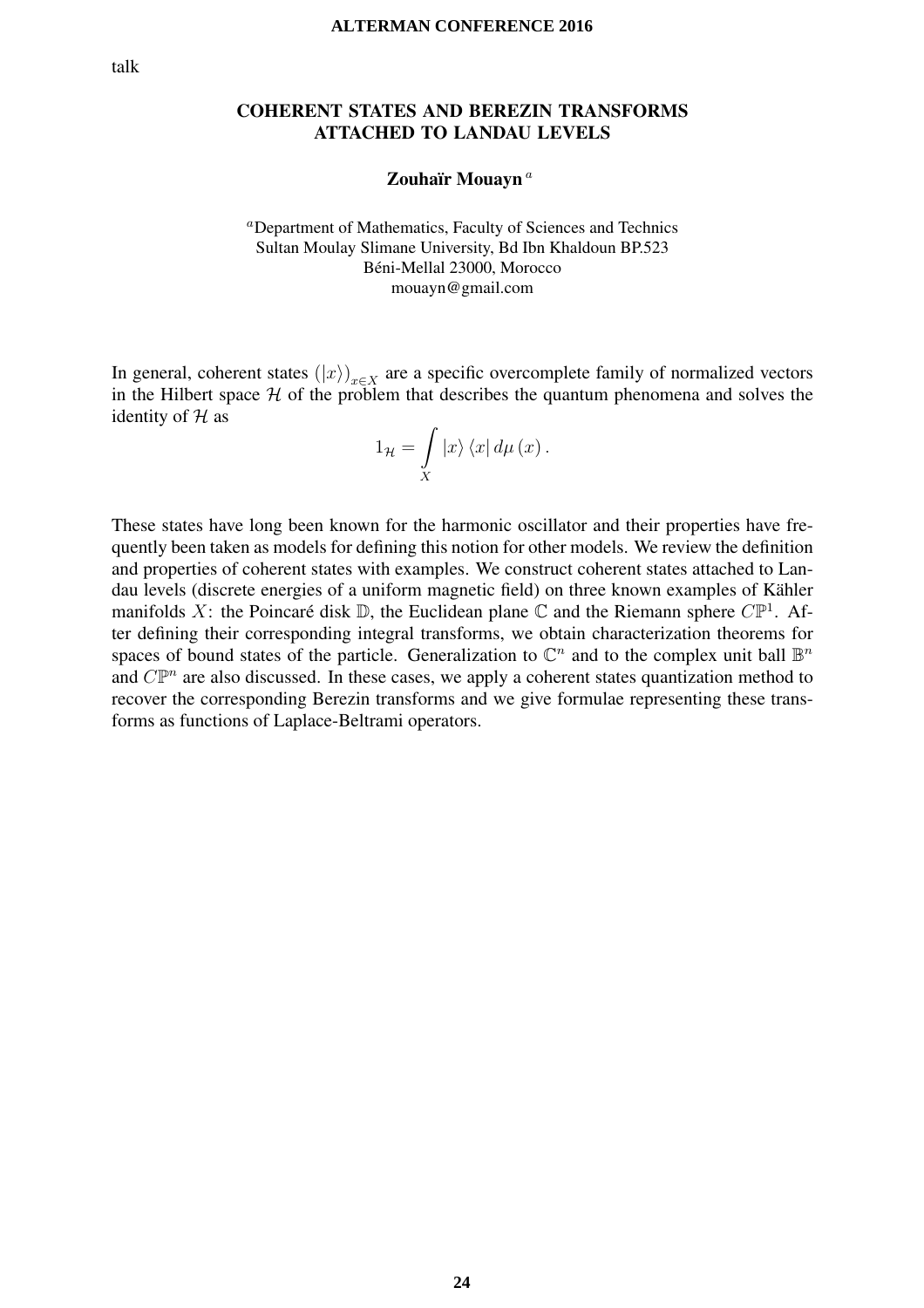## LINEAR 2-NORMED SPACES AND 2-BANACH ALGEBRAS

### Panackal Harikrishnan

Department of Mathematics Manipal Institute of Technology, Manipal University Manipal , Karnataka, India. pkharikrishnans@gmail.com

#### Bernardo Lafuerza Guillén

Department of Statistics and Applied Mathematics University of Almería, Almería, Spain blafuerza@gmail.com

#### K.T. Ravindran

P G Department and Research Centre in Mathematics Payyanur College, Payyanur, Kerala,India. drktravindran@gmail.com

The concept of linear 2- normed spaces was introduced by Siegfried Gahler in 1963 [6], which is nothing but a two dimensional analogue of a normed space. This concept had received the attention of a wider audience after the publication of a paper by A. G. White in 1969 entitled 2-Banach spaces [7]. In this talk we would like to present the recent developments in Linear 2-normed spaces and 2-Banach algebras. We introduce the idea of expansive, nonexpansive and contraction mappings in linear 2-normed spaces eventually some of its properties are established. The analogous of Banach fixed point theorem for contraction mappings in linear 2- normed spaces is obtained, which leads to the existence of the solution of strong accretive operator equation in linear 2-normed space. Some more analogues results in Linear 2-normed spaces and 2-Banach algebras are obtained.

- [1] F. and K. Nourouzi, "Compact Operators Defined on 2-Normed and 2-Probabilistic Normed Spaces", *Hindawi Publishing Corporation,Mathematical Problems in Engineering*, Article ID 950234 (2009) .
- [2] Panackal H., B. Lafuerza Guillen, K T Ravindran, "Accretive operators and Banach Alaoglu Theorem in Linear 2-normed spaces , *Proyecciones J. of Mathematics*, 30, (3) (2011), 319-327.
- [3] Panackal H., K.T. Ravindran, "Some properties of accretive operators in linear 2-normed spaces", *International Mathematical Forum*, 6 (2011) 2941 - 2947.
- [4] R. W. Freese,Yeol Je Cho, *Geometry of linear 2-normed spaces*, Nova Science publishers, Inc, New York, (2001).
- [5] Shih sen Chang, Yeol Je Cho, Shin Min Kang, *Nonlinear operator theory in Probabilistic Metric spaces*, Nova Science publishers, Inc, New York, (2001).
- [6] S.Gahler, "2-metrische Raume und ihre topologische struktur", *Math. Natchr.* 26 (1963)115-148.
- [7] A. G. White "2-Banach spaces", *Math. Nachr.*, 42 (1969) 43-60.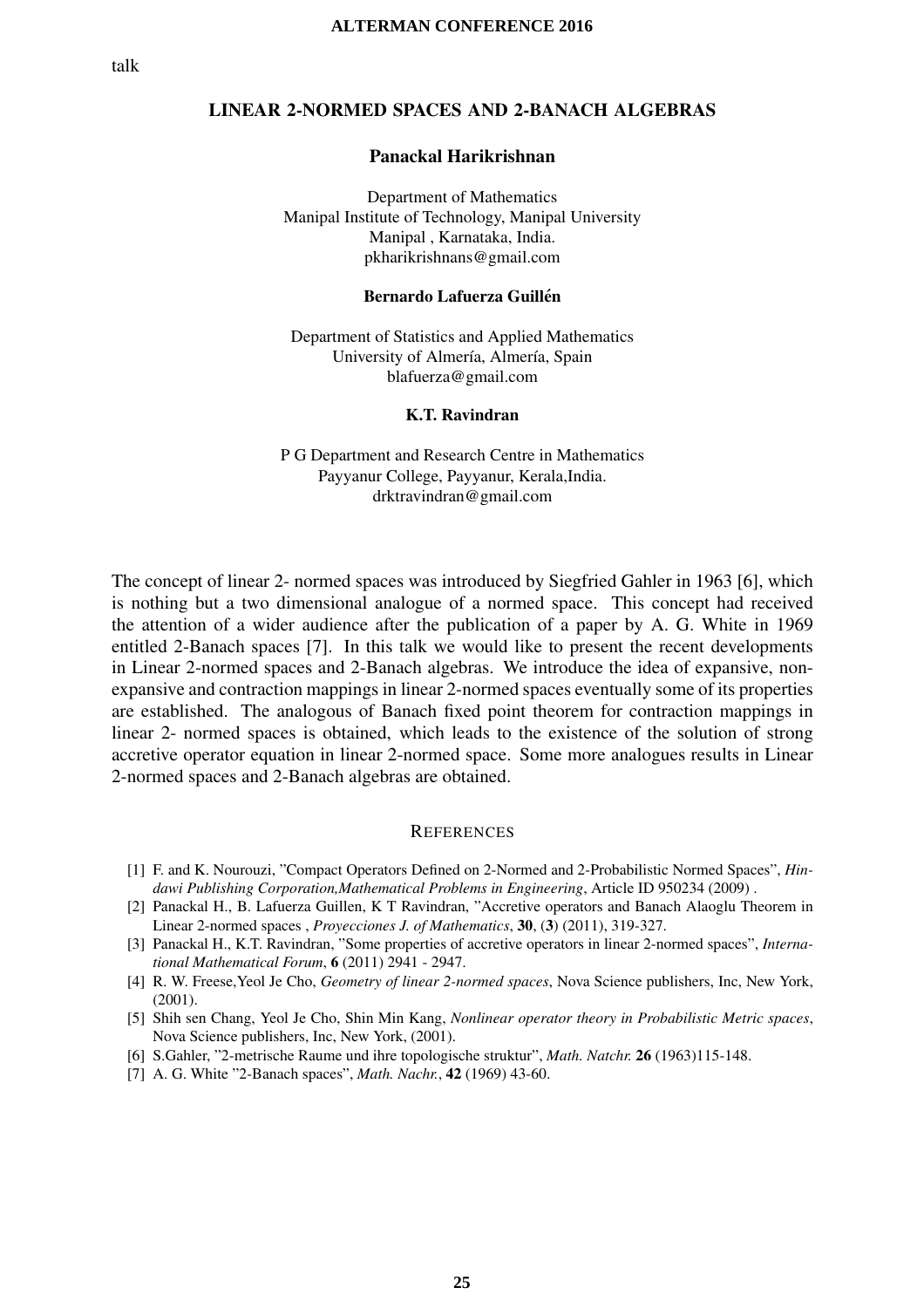#### **FACIAL RECOGNITION USING MODERN ALGEBRA AND MACHINE LEARNING**

## **Dr. Srikanth Prabhu***<sup>a</sup>* **, Kavya Singh***<sup>b</sup>* **, Aniket Sagar***<sup>c</sup>*

*a,b,c*Computer Science and Engineering, Manipal Institute of Technology, Manipal, Karnataka, India

<sup>a</sup>srikanth\_prabhu@yahoo.com, <sup>b</sup>kavya\_singh95@yahoo.com, <sup>c</sup>aniketsagar1025@gmail.com

Facial Recognition Systems have been garnering attention from various researchers and enthusiasts in recent times, they are being deployed for numerous applications like those in identifying faces from a mass of subjects [1], noise removal from captured images, forensic applications [4], etc. The principle idea is to identify and extract individual features from the image of an individual's face. The RGB image is first converted to grayscale and then in reference to a threshold intensity, are transformed into a binary matrix [6]. The end-point demarcations [7] of individual features, called feature points are identified from the image and the relative distances between relevant points are calculated using a wide range of algebraic functions like Euclid distance, eigenvectors, etc. These distances [5] are stored in the form of vectors and are then transformed as required. The images are classified on the basis of similar distances between concurrent features, and are grouped together under one class. This is represented as a point in a high dimensional space. Recent research is focused on improving the accuracy, efficiency and speed of existing systems. So, in this paper we focus on eigenvalues [3], eigenvectors arising due to factors like covariance matrix, dominant eigenvalues, principal components. The basic purpose of algebra, is to enhance the features, in terms of clarity, and also classification of data, using these features. In this paper, we have achieved, better extraction of features, when compared to artifacts [9], and also classification accuracies have improved when compared to existing literature.

- [1] I. Pitas, in *Digital Image Processing Algorithms*, Prentice-Hall, UK, 1993.
- [2] M. Turk, A. Pentland, "Eigenfaces for recognition", *J. Cognitive Neurosci.* **3** (1) (1991) 71–86.
- [3] M. Kirby, L. Sirovich, "Application of Karhunen-Loeve procedure for characterization of human faces", *IEEE Trans. Pattern Anal. Mach. Intell.* **12** (1990) 103–108.
- [4] J. H. Lai, P.C. Yuen, G. C. Feng, "Face recognition using holistic Fourier invariant features", *Pattern Recognition* **34** (1) (2001) 95–109.
- [5] P. J. Phillips, H. Moon, S. Rizvi, P. Rauss, "The FERET Evaluation" in Weschler et al. (eds.) *Face Recognition From Theory to Applications*, Springer, Berlin, 1998, pp. 244–261.
- [6] M. S. Bartlett, T. J. Sejnowski, "Independent of face images: a representation for face recognition", *Proceedings of the Fourth Annual Joint Symposium on Neural Computation*, Pasadena, CA, May 17, 1997.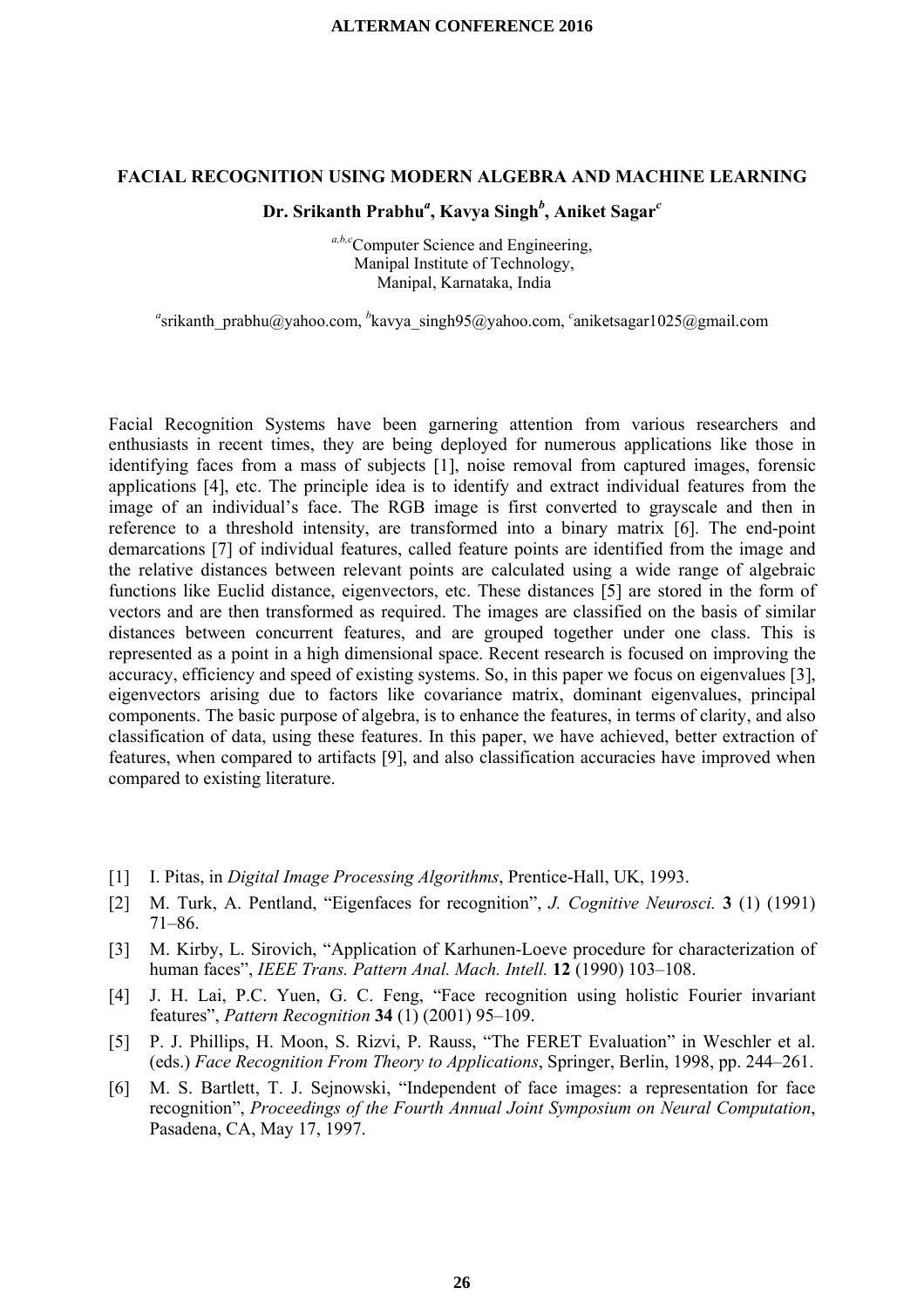- [7] C. Jutten, J. Herault, "Blind Separation of source, part I: an adaptive algorithm based on neuromimetic architecture", *Signal Process.* **24** (1991) 1–10.
- [8] P. Comon, "Independent component analysis a new concept?" *Signal Process.* **36** (1994) 287–314.
- [9] P. S. Penev, J. J. Atick, "Local feature analysis: a general statistical theory for object representation", *Network: Comput. Neural Systems* **7** (1996) 477–500.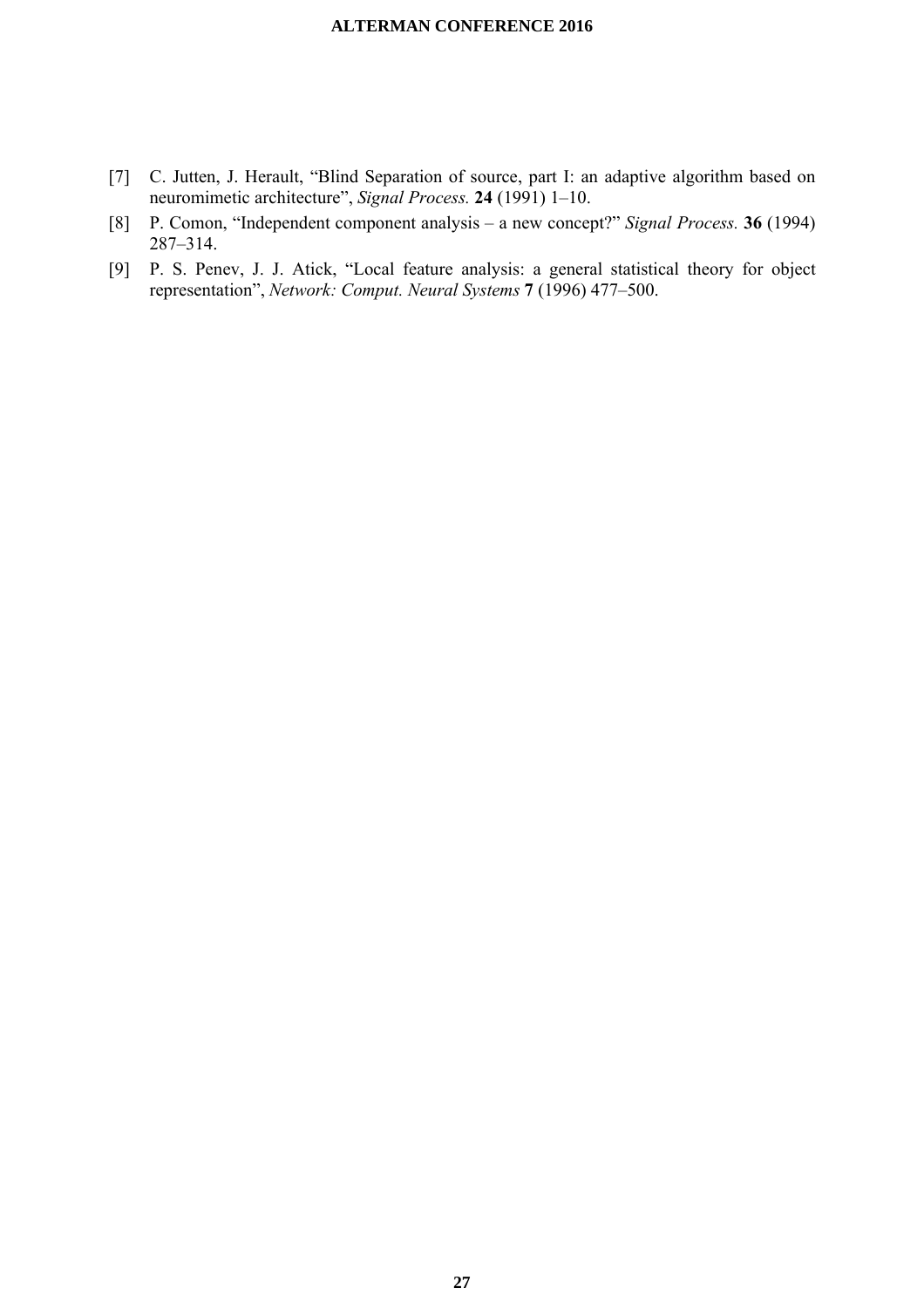## CLIFFORD ALGEBRA IMPLEMENTATIONS IN MAXIMA

#### Dimiter Prodanov *<sup>a</sup>*

*<sup>a</sup>*Department of Environment, Health and Safety / Neuroscience Research Flanders IMEC, Leuven, Belgium dimiterpp@gmail.com; dimiter.prodanov@imec.be [presenter, corresponding]

Maxima is the open source descendant of the first ever computer algebra system and features a rich functionality from a large number of shared packages. While written in Lisp, Maxima has its own programming language, based on Lisp. The Maxima language is based on the ideas of functional programming, which is particularly well suited for formal transformations of mathematical expressions. The packages *clifford* and *cliffordan* authored by the presenter, implement Clifford algebras  $C\ell_{p,q,r}$  of arbitrary signatures and order. The *clifford* package defines multiple rules for pre- and post-simplification of Clifford products, outer products, scalar products, inverses and powers of Clifford vectors [1]. Using this functionality any combination of products can be put into a canonical representation, for example in the quaternion algebra  $C\ell_{0,2}$ :

```
mtable1([1, e[1],e[2], e[1] . e[2]]);
```
 $\sqrt{ }$  $\vert$ 1 *e*<sup>1</sup> *e*<sup>2</sup> *e*1.*e*<sup>2</sup> *<sup>e</sup>*<sup>1</sup> <sup>−</sup><sup>1</sup> *<sup>e</sup>*1.*e*<sup>2</sup> <sup>−</sup>*e*<sup>2</sup> *<sup>e</sup>*<sup>2</sup> <sup>−</sup>*e*1.*e*<sup>2</sup> <sup>−</sup><sup>1</sup> *<sup>e</sup>*<sup>1</sup> *<sup>e</sup>*1.*e*<sup>2</sup> *<sup>e</sup>*<sup>2</sup> <sup>−</sup>*e*<sup>1</sup> <sup>−</sup><sup>1</sup>  $\setminus$  $\Big\}$ 

*block*(*declare*([ $a, b, c, d$ ],*scalar*),  $cc : a + b * e[1] + c * e[2] + d * e[1].e[2], dd : cinv(cc))$  $a-e_1 b-e_2 c-(e_1.e_2) d$  $a^2 + b^2 + c^2 + d^2$ 

The inner product is represented by the operator symbol "|" and the outer (exterior, or wedge) product by the operator symbol "&". For example the sum of the inner and outer products of two elements immediately simplifies into the full Clifford product:

 $a \mid b + a \land b;$ 

## $a \cdot b$

or the Jacobi identity automatically holds for the even-grade multivectors:

 $a \& b \& c + b \& c \& a + c \& a \& b$ ;

0

The presentation will demonstrate applications of *clifford* and *cliffordan* in linear algebra and calculus.

#### **REFERENCES**

[1] D. Prodanov and V. T. Toth. Sparse representations of Clifford and tensor algebras in Maxima. *arXiv:1604.06967*, 2016.

The work is partially supported by a grant from Research Fund – Flanders (FWO), contract numbers 0880.212.840, VS.097.16N .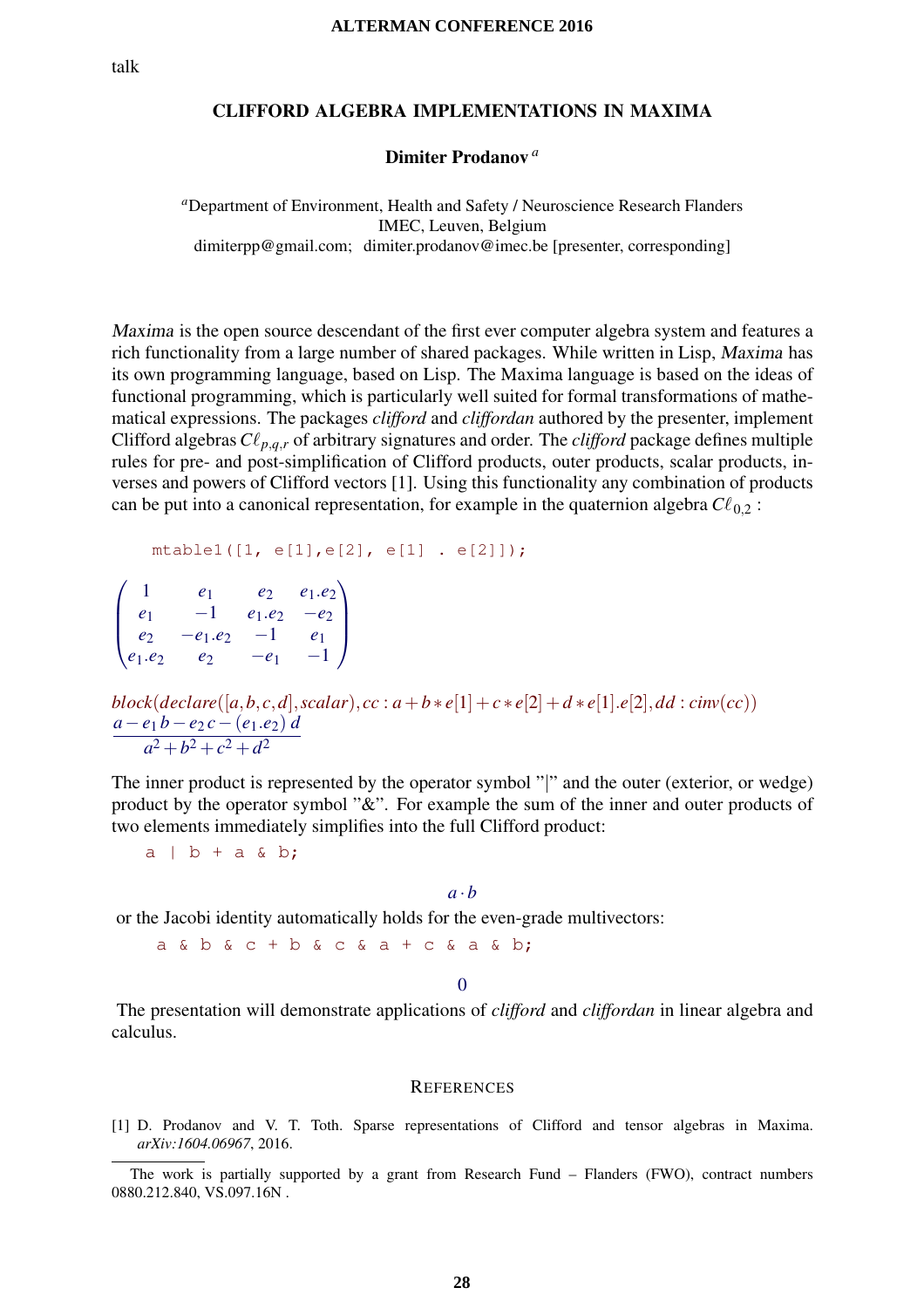## **FOCK REPRESENTATIONS AND DEFORMATION QUANTIZATION OF KAHLER ¨ MANIFOLDS**

## **Akifumi Sako** *<sup>a</sup>* and **Hiroshi Umetsu** *<sup>b</sup>*

*<sup>a</sup>* Department of Mathematics, Faculty of Science Division II, Tokyo University of Science, 1-3 Kagurazaka, Shinjuku-ku, Tokyo 162-8601, Japan sako@rs.tus.ac.jp [presenter, corresponding]

> <sup>a</sup> Fakultät für Physik, Universität Wien Boltzmanngasse 5, A-1090 Wien, Austria

*<sup>b</sup>* National Institute of Technology, Kushiro College Otanoshike-nishi 2-32-1 , Kushiro, Hokkaido 084-0916, Japan umetsu@kushiro-ct.ac.jp

The goal of this talk is to construct the Fock representation of noncommutative Kähler manifolds. Noncommutative Kähler manifolds studied here are constructed by deformation quantization with separation of variables. This deformation quantization was given by Karabegov. The algebra of the noncommutative Kähler manifolds contains the Heisenberg-like algebras. Local complex coordinates and partial derivatives of a Kähler potential satisfy the commutation relations between creation and annihilation operators. A Fock space is spanned by a vacuum, which is annihilated by all annihilation operators, and states obtained by acting creation operators on this vacuum. The algebras on noncommutative Kähler manifolds are represented as those of linear operators acting on the Fock space. We call the representation of the algebra Fock algebra. In representations studied here, creation operators and annihilation operators are not Hermitian conjugate with each other, in general. Therefore, the bases of the Fock space are not the Hermitian conjugates of those of the dual vector space. In this case, we call the representation the twisted Fock representation. In this presentation, we construct the twisted Fock representations for arbitrary noncommutative Kähler manifolds given by deformation quantization with separation of variables, and we give a dictionary to translate between the twisted Fock representations and functions on noncommutative Kähler manifolds concretely.

- [1] A. Sako, T. Suzuki and H. Umetsu, "Explicit Formulas for Noncommutative Deformations of *CPN* and *CHN*," J. Math. Phys. **53**, 073502 (2012) [arXiv:1204.4030 [math-ph]].
- [2] A. Sako and H. Umetsu, " Twisted Fock Representations of Noncommutative Kähler Manifolds, " [arXiv:1605.02600[math-ph]].

The first author is partially supported by JSPS KAKENHI Grant Number 16K05138.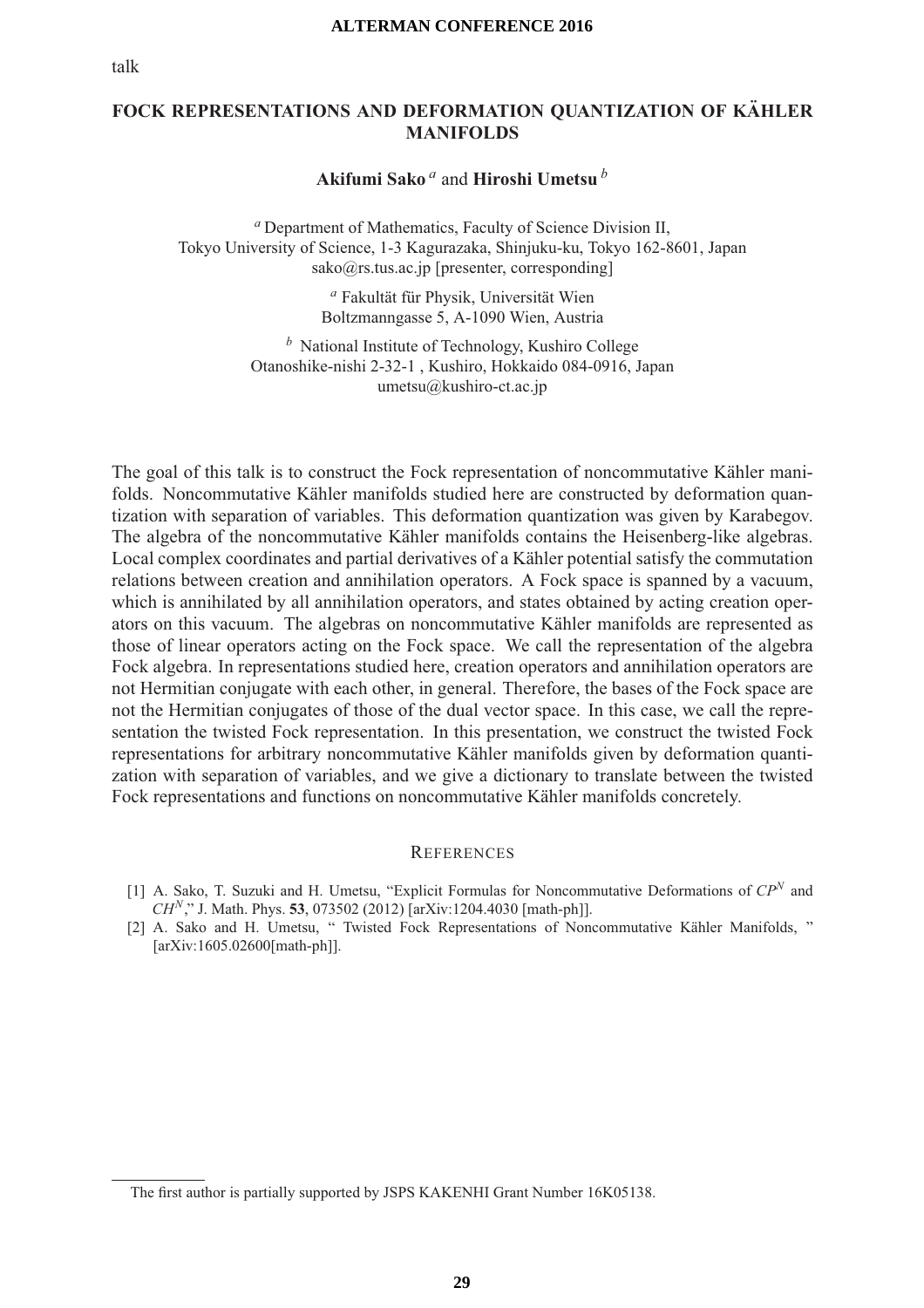## ON SOME LIE GROUPS CONTAINING SPIN GROUPS IN CLIFFORD ALGEBRA

## D. S. Shirokov *a b*

*<sup>a</sup>* National Research University Higher School of Economics, Moscow, Russia, dshirokov@hse.ru.

*<sup>b</sup>* Kharkevich Institute for Information Transmission Problems, Russian Academy of Sciences, Moscow, Russia shirokov@iitp.ru.

We consider 15 different Lie groups in Clifford algebra of arbitrary dimension and signature and prove isomorphisms between these groups and classical matrix Lie groups - symplectic, orthogonal, unitary and linear groups. Also we obtain isomorphisms of corresponding Lie algebras. Information about pseudo-unitary group  $Wcl(p,q)$  you can find in [1], [2] and [3]. Several Lie groups are discussed in [4].

Spin group is a subgroup of all considered Lie groups. One of considered Lie groups coincides with group  $Spin_{+}(p,q)$  in the cases of dimensions  $n \leq 5$ .

We use the notion of the quaternion type [5], [6] in our considerations. New classification based on the notion of the quaternion type helps us to analyse [7] commutators of Clifford algebra elements.

- [1] Snygg J., Clifford Algebra. A computational Tool for Physicists, *Oxford Univ. Press*, 1997.
- [2] Marchuk N.G., Shirokov D.S., Unitary spaces on Clifford algebras, *Advances in Applied Clifford Algebras*, Volune 18, Number 2, pages 237-254, 2008.
- [3] Shirokov D.S., A classification of Lie algebras of pseudo-unitary groups in the techniques of Clifford algebras, *Advances in Applied Clifford Algebras*, Volume 20, Number 2, pages 411–425 , 2010.
- [4] Shirokov D.S., Symplectic, orthogonal and linear Lie groups in Clifford algebra, *Advances in Applied Clifford Algebras*, Volume 25, Number 3, pages 707-718, 2015.
- [5] Shirokov D.S., Classification of elements of Clifford algebras according to quaternionic types, *Dokl. Math.*, Volume 80, Number 1, pages 610-612, 2009.
- [6] Shirokov D.S., Quaternion typification of Clifford algebra elements, *Advances in Applied Clifford Algebras*, Volume 22, Number 1, pages 243-256, 2012.
- [7] Shirokov D.S., Development of the method of quaternion typification of clifford algebra elements, *Advances in Applied Clifford Algebras*, Volume 22, Number 2, pages 483-497, 2012.

The reported study was funded by RFBR according to the research project No. 16-31-00347 mol.a.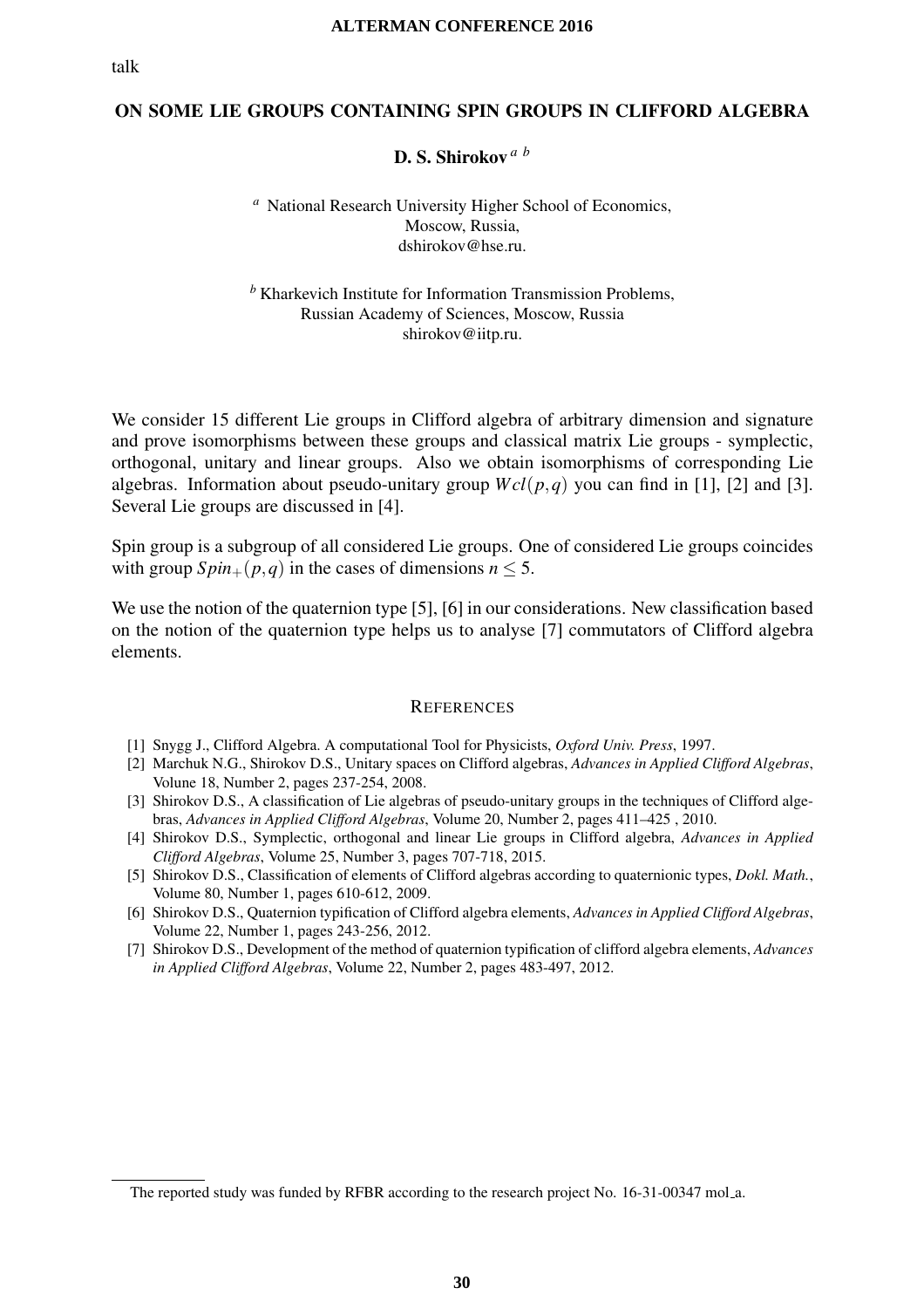## WHAT THE KAEHLER CALCULUS CAN DO<br>THAT OTHER CALCULI CANNOT THAT OTHER CALCULI CANNOT

Jose G. Vargas *<sup>a</sup>*

*<sup>a</sup>*PST Associates, Columbia, USA jvargas4@sc.rr.com

The progress of mathematics makes it sometimes fashionable to describe physical theory in more modern forms, not necessarily deeper or more understandable. Of particular interest in this regard is relativistic quantum mechanics. Modern versions of it, like through the use of geometric calculus (read Hestenes [1]), may be more appealing than the original version of Dirac theory [2], but the physical contents remains virtually unchanged in this case.

Enter the Kähler calculus [3]. Underlied by Clifford algebra of differential forms – like tangent Clifford algebra underlies the geometric calculus– it brings about a fresh new view of quantum mechanics. This view arises, almost without effort, from the equation which is in this calculus what the Dirac equation is in traditional quantum mechanics. One does not need to first hypothesize foundations of quantum mechanics, which makes the Dirac version unintelligible even when one is adept at computing with it. Many foundations come in the wash from the mathematics and very little additional input. Not only Kähler theory reproduces the main Dirac-related results more elegantly, but does so far more profoundly and shows the way to further developments.

In this paper, we shall deal with differences between the Dirac and Kähler versions and, to a lesser extent, between Kähler and Hestenes. We limit ourselves to Kähler calculus of scalar-valued differential forms. That is all that one needs to supersede the Dirac and geometric calculus versions of relativistic quantum mechanics. We shall also give a very brief inkling of Kähler calculus with post-scalar-valued differential forms, as non-scalar-valuedness is needed for a unification of quantum and classical physics; the curvature and Einstein tensors are inadequate representations of what by their very nature are bivector-valued differential 2-forms and vector-valued differential 3-forms, respecively.

We shall show how the characteristics of the Kähler calculus bode well with the developments of some great ideas, proposed but not carried to fruition or accepted, by some geniuses of the  $20<sup>th</sup>$  century, like Schwinger, Einstein, É. Cartan and Kähler, to name just the best known ones. We shall also be specific about gems, both mathematical and (mainly) physical, contained in this calculus. We shall also explain the mathematical philosophy of Kähler on a variety of issues (vector fields, differential forms, Lie differentiation, unification of derivatives, product of tangent algebras with algebra of integrands). Not suprisingly, his philosophy is the same as in E. Cartan's work. We ´ shall also illustrate how some of the results that one achieves (mainly by Kähler himself) leave behind as not been sophisticated enough results which one finds deep into very specialized books on group theory, harmonic function theory, complex variable theory, cohomology theory, relativistic quantum mechanics and even particle theory.

#### **REFERENCES**

- [1] D. Hestenes, *Space-Time Algebra,* Gordon and Breach (New York, 1966).
- [2] P. A. M. Dirac, *The Principles of Quantum Mechanics*, Oxford University Press (London, 1958).
- [3] E. Kähler, "Der innere Differentialkalkül", *Rendiconti di Matematica* 21 (1962) 425.

talk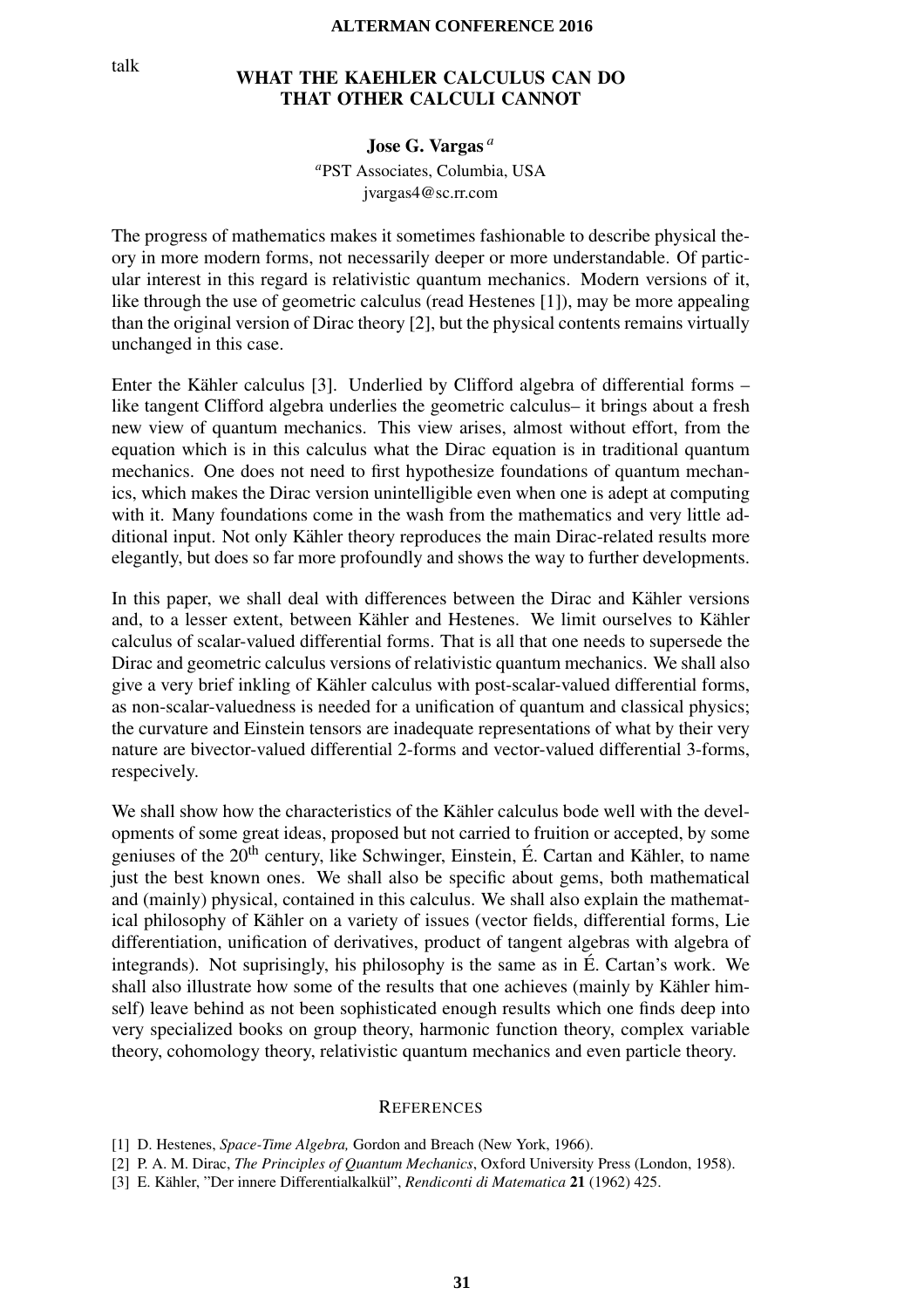## GENERELIZED LOCAL COHOMOLOGY OVER GRADED RINGS WITH SEMI-LOCAL BASE RING

## N. Zamani *<sup>a</sup>* and A. Khojali *<sup>b</sup>*

*<sup>a</sup>* Department of Math., University of Mohaghegh Ardabili, Ardabil, Iran naserzaka@yahoo.com [corresponding]

*<sup>b</sup>* Department of Math., University of Mohaghegh Ardabili, Ardabil, Iran khojali@gmail.com

Let  $R = \bigoplus_{j>0} R_j$  be a homogeneous Noetherian ring with semi-local base ring  $R_0$ , i.e.,  $R_0$  has only finitely many maximal ideal. Let  $R_+ = \bigoplus_{j>1} R_j$  be the homogeneous ideal of R, generated by all positive degree homogeneous elements of *R*. We recall from [2] that a Z-graded *R*-module *T* is tame or asymptotically gap free if  $T_n=0$  for all  $n \ll 0$ , or else  $T_n \neq 0$  for all  $n \ll 0$ . Recall also that, a sequence  $(\mathscr{S}_n)_{n \in \mathbb{Z}}$  of subsets of Spec( $R_0$ ) is said to be *asymptotically stable* for  $n \to \infty$  $-\infty$  if there exists *m* ∈ Z such that  $\mathscr{S}_n = \mathscr{S}_m$  for all *n* ≤ *m*. Using an idea of [2], for two finitely generated Z-graded *R*-modules *M* and *N*, several results on the vanishing, Artinianness and tameness of the graded *R*-modules  $H_{R_+}^i(M, N) = \lim_{n \in \mathbb{N}} \text{Ext}_R^i(M/(R_+)^n M, N)$  will be investigated.

Also, it will be shown that the sequence  $(Ass_{R_0}(H^i_{R_+}(M,N)_n))_{n\in\mathbb{Z}}$  is asymptotically stable, which in turn, implies that the sequence  $(\text{Supp}_{R_0}(H_{R_+}^i(M,N)_n))_{n\in\mathbb{Z}}$  is asymptotically stable too. Here, for an  $R_0$ -module *X* the symbols  $Ass_{R_0}(X)$  and  $Supp_{R_0}(X)$  stand for the set of all associated primes and support of *X* respectively [1].

- [1] M. Brodmann, R. Sharp, local cohomology: An algebraic introduction with geometric applications, Camb. Uni. Press, 1998.
- [2] M. Brodmann, M. Hellus, Cohomological patterns of coherent sheaves over projective schemes, J. Pure Applied Algebra, 2002, pp. 165-182.